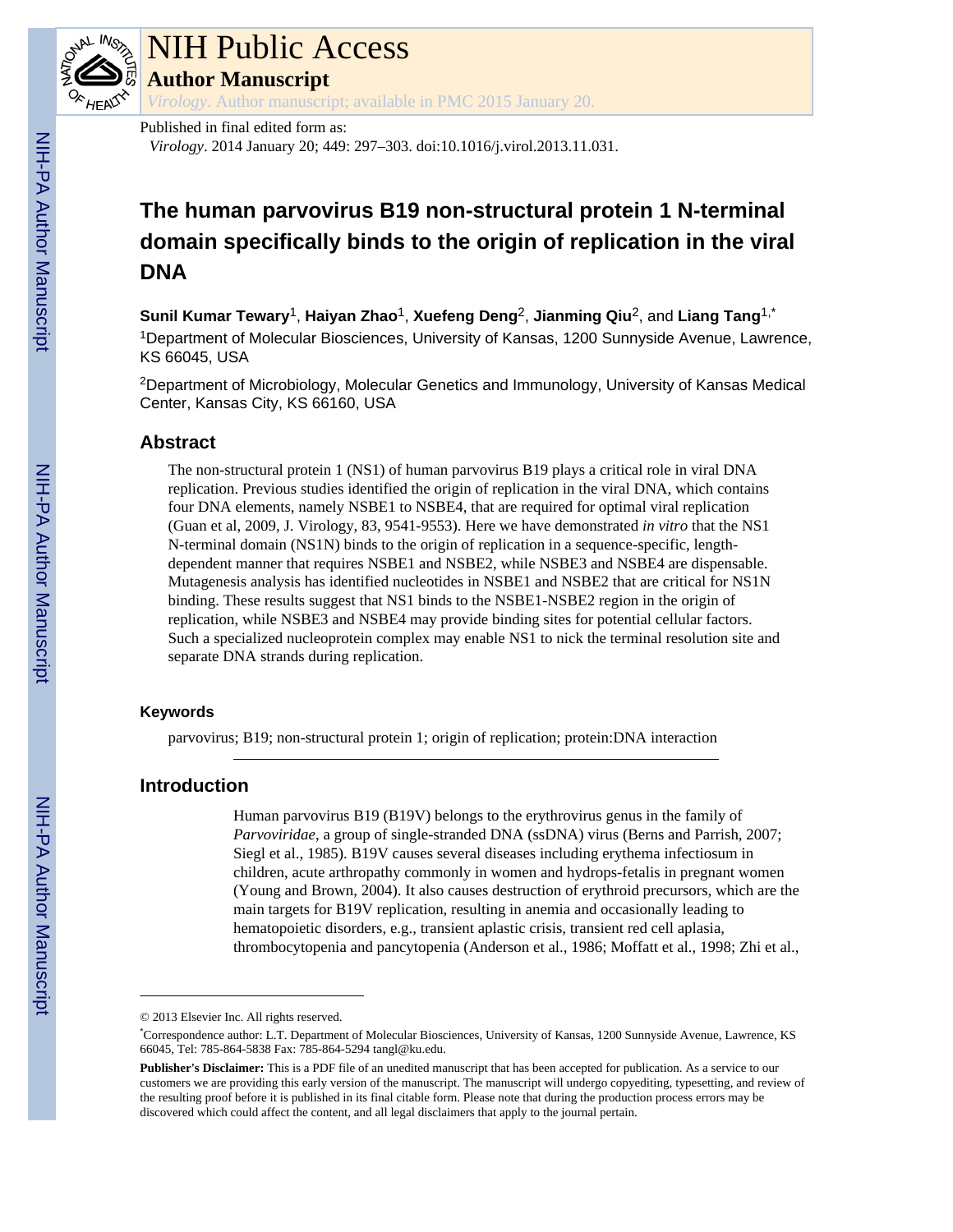2006). B19V shows a cytotoxic effect on human primary erythroid progenitor cells in bone marrow (Ozawa et al., 1986) and fetal liver (Yaegashi et al., 1989).

The B19V virion contains a linear, ssDNA genome of 5.6 kb encapsidated in a nonenveloped, icosahedrally symmetric capsid (Cotmore, 2005; Fauquet, 2004). The B19V genome encodes an essential 74-kDa non-structural protein 1 (NS1), two capsid proteins VP1 and VP2 of 86 and 61 kDa respectively, and two smaller proteins of 7.5 kDa and 11 kDa. The 11kDa protein was shown to be involved in viral replication (Zhi et al., 2006) and to induce apoptosis during B19V infection of primary erythroid progenitor cells (Chen et al., 2010) and to specifically interact with the host growth factor receptor-binding protein 2 (Grb2) *in vitro* in a Src homology 3 dependent manner (Fan et al., 2001), while the function of the 7.5 kDa protein is not known. NS1 consists of an N-terminal DNA-binding/nickase domain, a central domain displaying sequence motifs for helicase/ATPase, and a C-terminal domain whose function remains unknown (Astell CR, 1997; Doerig et al., 1990; Raab et al., 2002). NS1 is a multi-functional protein that plays a pivotal role in viral DNA replication (Cotmore et al., 2007; Han et al., 2013; Li and Rhode, 1990; Zhi et al., 2006), and has also been implicated in transactivation of viral (Gareus et al., 1998; Raab et al., 2002) and cellular genes (Fu et al., 2002; Moffatt et al., 1996; Nakashima et al., 2004), cell cycle arrest (Luo et al., 2013; Morita et al., 2003; Wan et al., 2010), apoptosis (Moffatt et al., 1998), DNA damage response (Lou et al., 2012; Luo et al., 2011), modulation of host innate immunity (Hsu et al., 2011), and packaging of viral DNA into capsid (Bleker et al., 2006; Cotmore and Tattersall, 2005a). It has been shown that null mutants of B19V NS1 protein in which the translational initiation codon was substituted to termination codon completely abolished the viral infectivity (Zhi et al., 2006). Transcription of the B19V genome is controlled by NS1 operating on the viral p6 promoter (Blundell et al., 1987; Ozawa et al., 1987). Protein-protein interactions between NS1 and the cellular transcription factors Sp1/ Sp3 are required to bind NS1 to the p6 promoter (Krady and Ward, 1995; Raab et al., 2002). NS1 might also be responsible for packaging of viral DNA into empty capsid, potentially through a channel in the 5-fold vertex, based on data on the adeno-associate virus Rep proteins which bear similar domain structure and sequence homology (Bleker et al., 2006; King et al., 2001) as well as structural data on the minute virus of mice capsid (Plevka et al., 2011).

The left and right ends of the B19V genome have identical inverted terminal repeats (ITRs) and these ITRs fold back onto themselves to form hairpin structures (Deiss et al., 1990; Zhi et al., 2004). Previous studies identified a 67-bp region in the ITR as the minimal origin of DNA replication (Ori), which constitutes the terminal resolution site (trs) and four GC-rich motifs, namely NSBE1 to NSBE4, that are required for optimal virus replication and could form the potential NS1-binding site (Fig 1A) (Guan et al., 2009). NSBEs 1 and 2 are identical 8-bp sequences with a 2-bp interval, while NSBEs 3 and 4 display degenerative sequences. NSBEs 1 to 3 are essential for virus replication, while NSBE4 is required for maximal virus replication (Guan et al., 2009). The organization of NSBEs in the B19V Ori is distinct from the five tandem tetranucleotide repeats of the Rep-binding site in dependovirus (Ward, 2005) and is also different from that identified in minute virus of mice (MVM), a member of the parvovirus genus (Astell et al., 1983; Cotmore and Tattersall, 2005b), and that predicted in minute virus of canine, a member of the bocavirus genus (Sun et al., 2009). Based on studies on MVM, AAV and other parvoviruses, it is thought that binding of NS1 to a sequence-specific site within the double-stranded Ori DNA leads to nicking of a single strand at an adjacent site termed the terminal resolution site (trs), which generates a free 3′-OH end that primes extension of DNA synthesis (Cotmore, 2005).

Although the essentiality of NSBEs for B19V replication has been documented and the NSBEs were predicted to be the potential NS1-binding site (Guan et al., 2009), it hasn't been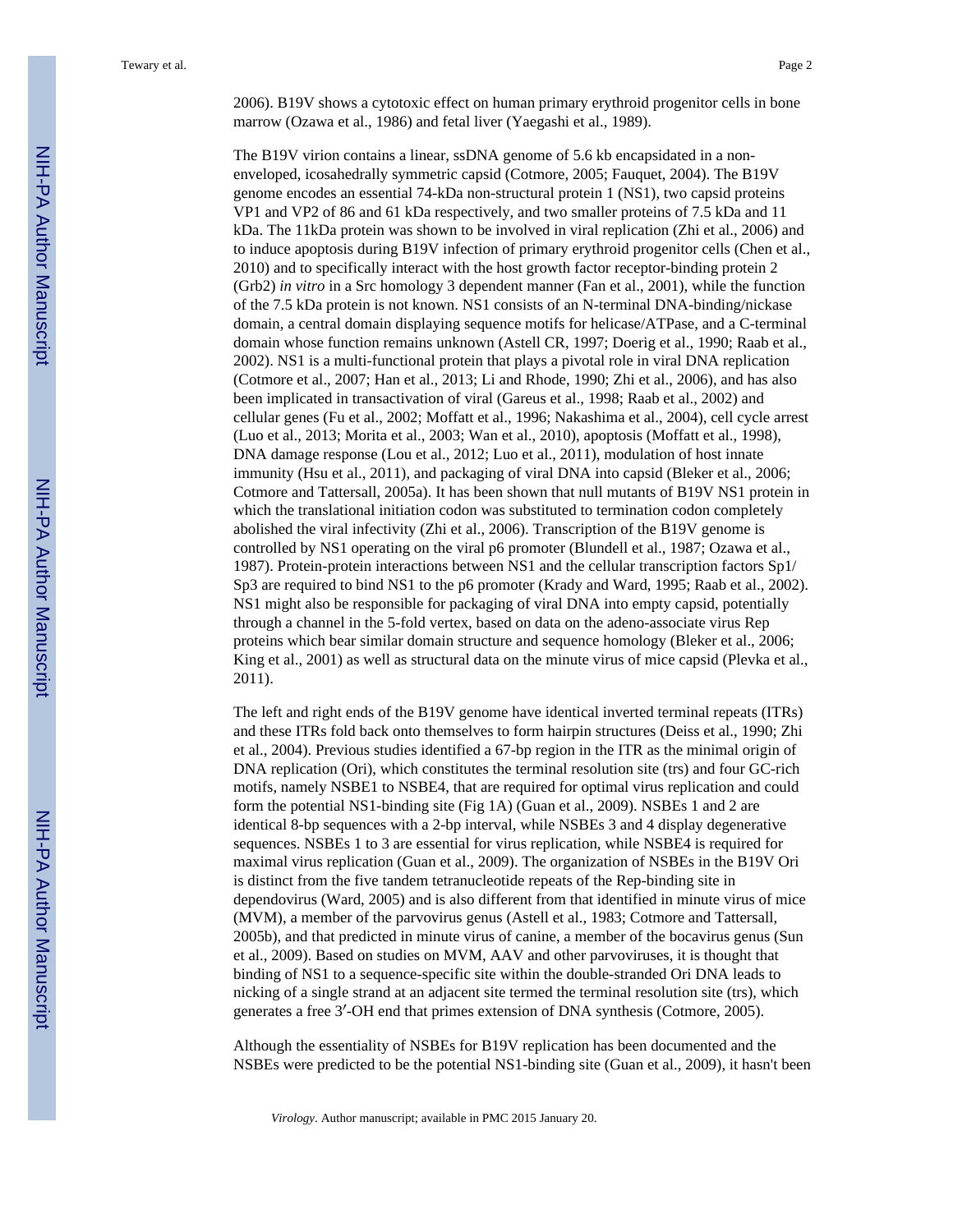clear if and how NS1 physically binds to Ori. In this study we have heterologously expressed and purified the N-terminal DNA-binding/nickase domain of the B19V NS1 (NS1N) and characterized *in vitro* molecular interaction with Ori. We demonstrate that the NS1N specifically binds to the B19V NSBE region. The four NSBEs exhibit differential roles in NS1N binding. Mutagenesis analysis has identified nts in NSBE1 and NSBE2 that are critical for NS1N binding. The results suggest a mode of interaction between NS1 and Ori, in which NS1N binds to an extended region encompassing NSBE1 and NSBE2, while NSBE3 and NSBE4 may provide a site for binding of potential cellular factors. Such molecular interaction may lead to assembly of a specialized nucleoprotein complex, enabling NS1 to nick the terminal resolution site and separate DNA strands during replication.

#### **Results**

#### **Expression and purification of NS1N**

Expression of the full-length NS1 in *E. coli* was not successful. Therefore, we designed a construct that covered the putative N-terminal Ori-recognition and nickase domain (residues 4-180), namely NS1N. NS1N was expressed in *E. coli*, and purified with a Ni-NTA affinity followed by size-exclusion chromatography (SEC). The purified protein was >95% pure (Figure 2 inset). The homogeneity of the protein was demonstrated by a single peak on SEC at an elution volume of 18.59 ml corresponding to a molecular weight of approximately 28 kDa, indicating that the NS1N existed as a monomer in solution (Figure 2).

#### **NS1N specifically binds to the B19V Ori**

Previous studies showed that NSBEs were essential for B19V replication, suggesting that this region may serve as the potential NS1-binding site (Guan et al., 2009). However, whether and how NS1 physically binds to NSBEs hasn't been clear. We characterized *in vitro* binding of NS1N and the B19V Ori. Synthesized plus and minus strands of NSBE were annealed to generate double-stranded DNA (dsDNA) molecules as described in Materials and Methods. DNA molecules were incubated with the purified NS1N. It is observed that NS1N strongly and specifically bound to B19V 67-bp Ori, a 38-bp *wt* DNA encompassing the four NSBEs, and a 28-bp *wt* DNA encompassing NSBE1 to NSBE3 (Figure 3; Table 1). A single clear band was observed that migrated differently from the free DNA, indicating that NS1N and DNA formed a single species of nucleoprotein complex (Figure 3A, lanes 1-3; S1A, lanes 1-7 and S1B, lanes 2-5 in the supplemental materials). The putative nucleoprotein complexes of NS1N with the 38-bp and 28-bp DNA molecules both showed a sharp, single band, suggesting formation of stable protein:DNA complexes. The putative nucleoprotein complex between NS1N and the 67-bp DNA showed a diffusive band (Figure 3A, lane 1), which suggests dynamics of the NS1N:DNA interaction and/or reflects sequential binding of multiple copies of NS1N to the DNA resulting in continuous bands that were not resolved in the gel. Smears were observed between the unbound DNA bands and the bands for the putative NS1N:DNA complexes (Figure 3A, lanes 1-3), reflecting dynamics of NS1N:DNA binding and/or the presence of non-specific NS1N:DNA interaction. No binding was observed for a 21-bp non-specific DNA (Figure 3A, lane 7). These data demonstrate that the NSBE region is indeed the NS1N-binding site, and NS1N specifically binds to that region to form a stable nucleoprotein complex.

#### **NSBEs 1 and 2 are required for NS1N binding in a sequence-dependent manner, while NSBEs 3 and 4 are dispensable**

To examine the roles of the four NSBEs with NS1N interaction, we constructed 28-bp dsDNA molecules that encompass NSBEs 1 to 3 designated as NSBE1+2+3 *wt* (Figure 1A; Table 1). EMSA shows that 28-bp *wt* DNA binds to NS1N at an affinity similar to that of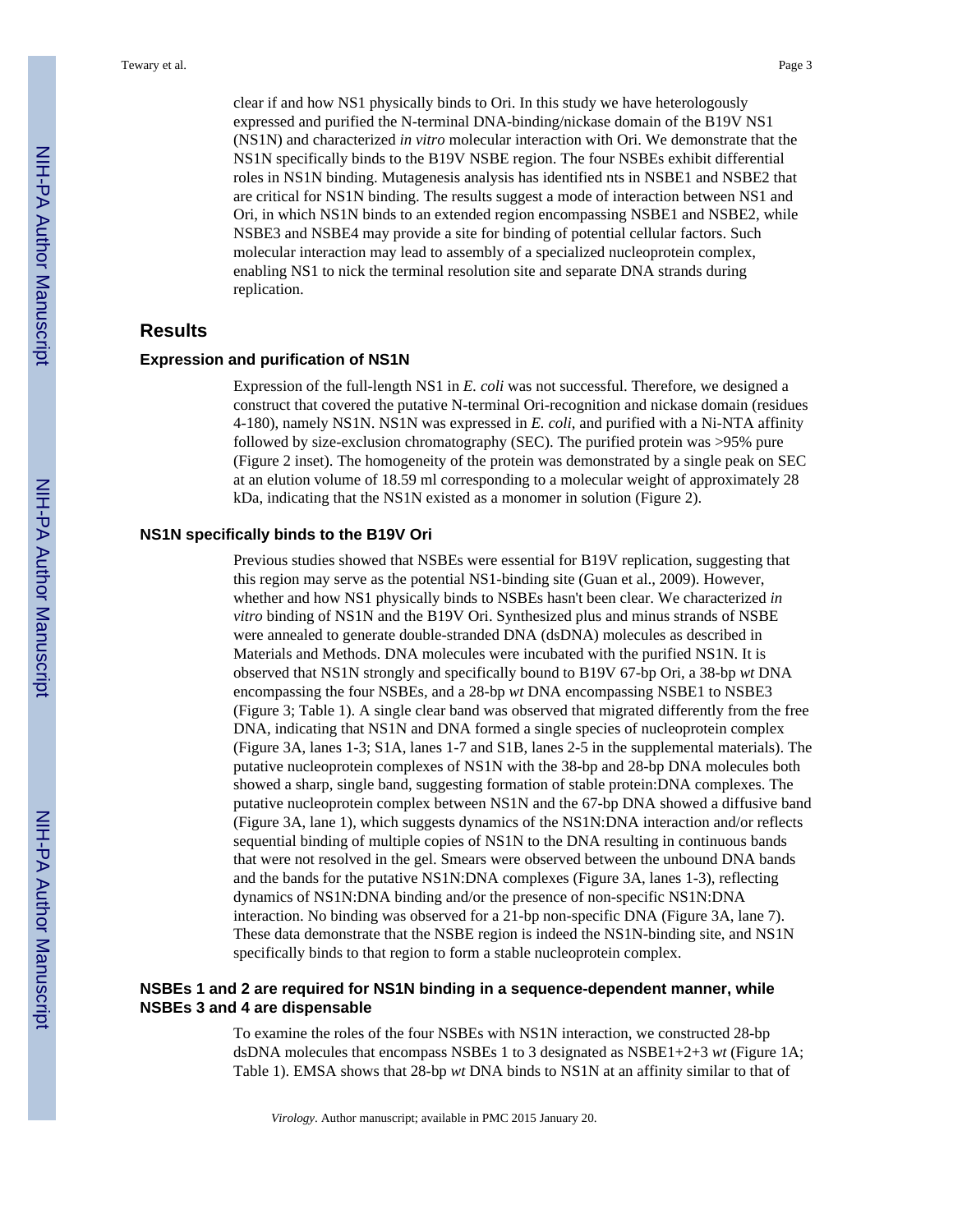the 38-bp *wt* DNA (Figure 3A, lanes 2-3; 3B, lanes 2-7; S1B, lanes 2-5), suggesting that NSBE4 is dispensable for NS1N binding. We then tested the sequence dependence of the NSBEs for NS1N binding by mutagenesis analysis using a variety of mutated DNA molecules (Table 1). The nts at the 3rd, 4th, 5th and 6th positions (that is, those in the center of the NSBE segments) in either NSBE1, NSBE2 or NSBE3 were mutated concomitantly. The four concomitant mutations in NSBE3 caused no apparent change for NS1N binding (Table 1; Figure 4, lane 3; Figure S2C, lanes 2-7). Furthermore, concomitant mutation of all eight nts in NSBE3 also showed no apparent effect on NS1N binding (Table 1; Figure 4, lane 6; Figure S2F, lanes 2-7). These data indicate that NSBE3 is dispensable for NS1N binding and the sequence of NSBE3 plays a minimal, if any, role in specific interaction with NS1N.

Mutations in either NSBE1 or NSBE2 considerably reduced the NS1N binding affinity, by at least 4-fold (Table 1; Figure 4, lanes 1-2; Figure S2A, lane 2; Figure S2B, lanes 2-3). A DNA molecule encompassing NSBEs 2, 3 and 4 showed a reduction of at least 4-fold in NS1N binding affinity (Table 1; Figure 4, lane 5; S2E, lanes 2-7). Concomitant mutations of the nts at the 3rd, 4th, 5th and 6th positions in both NSBE1 and NSBE2 lead to more significant reduction in NS1N binding and essentially abolished NS1N binding at a protein:DNA molar ratio of up to 12:1 (Figure 4, lane 4; S2D, lanes 2-4; Table 1). These data indicate that NSBEs 1 and 2 are both required for NS1N binding in a sequencedependent manner, while NSBEs 3 and 4 are dispensable.

#### **NSBEs 1 and 2 are not sufficient for NS1N binding and an extension in DNA length is required for optimal NS1N:DNA interaction**

DNA molecules of 18-bp length that encompasses two consecutive NSBEs, designated NSBE1+2, NSBE2+3 and NSBE3+4, were designed as shown in Table1. These DNA molecules showed little binding to NS1N in EMSA (Figure 5, A-C, lanes 2-7). A 21-bp nonspecific DNA showed no interactions with excess of the NS1N protein (Figure 5, A-C, lane 11). While the observation of little binding of NSBE3+4 and NSBE2+3 is consistent with the notes in the last section that the NSBEs 3 and 4 are dispensable for NS1N binding and that both NSBE1 and NSBE2 are essential for NS1N binding, virtually no binding of the 18 bp NSBE1+2 molecule suggests that the NS1N:DNA interaction is dependent on DNA length. To further test this, EMSA analysis was carried out with DNA molecules consisting of the NSBEs 1 and 2 but with shorter lengths, that is, 19, 20, 21, 23 and 25 bp, respectively (Table 1). EMSA showed that the NS1N binding affinity correlated well with the length of DNA (Figure 6; Figure S3, A-E). Very weak NS1N binding was observed with the 19-bp DNA (Figure S3A, lanes 2-7). With 20-bp DNA, only weak binding of NS1N was observed at a protein:DNA molar ratio of 17:1 (Figure 6, lane 1 and Figure S3B, lanes 2-5). The minimum length of the NSBE that showed NS1N binding affinity comparable to that of the 28-bp DNA is 21-bp (Figure 6, lane 2; S3C, lanes 2-7). These data suggest that NS1N binding requires a minimal length of DNA that extends beyond the sole NSBE1 and NSBE2 portions of the DNA, which reflects a spatial requirement for accommodating NS1N molecules onto the bound DNA.

#### **Identification of the nucleotides in NSBEs 1 and 2 that are critical for sequence-specific NS1N binding**

The NSBE1 and NSBE2 are identical in DNA sequences (Figure 1A). We systematically analyzed the dependence of NS1N binding on the DNA sequence. Single mutations on either NSBE1 or NSBE2 did not confer significant influence on NS1N binding (data not shown), in agreement with a cooperative binding mode between the two NSBEs and NS1N. Thus, a series of 28-bp DNA molecules encompassing NSBEs 1, 2 and 3 were designed, each with an identical point mutation in both NSBE1 and NSBE2 to facilitate assessment of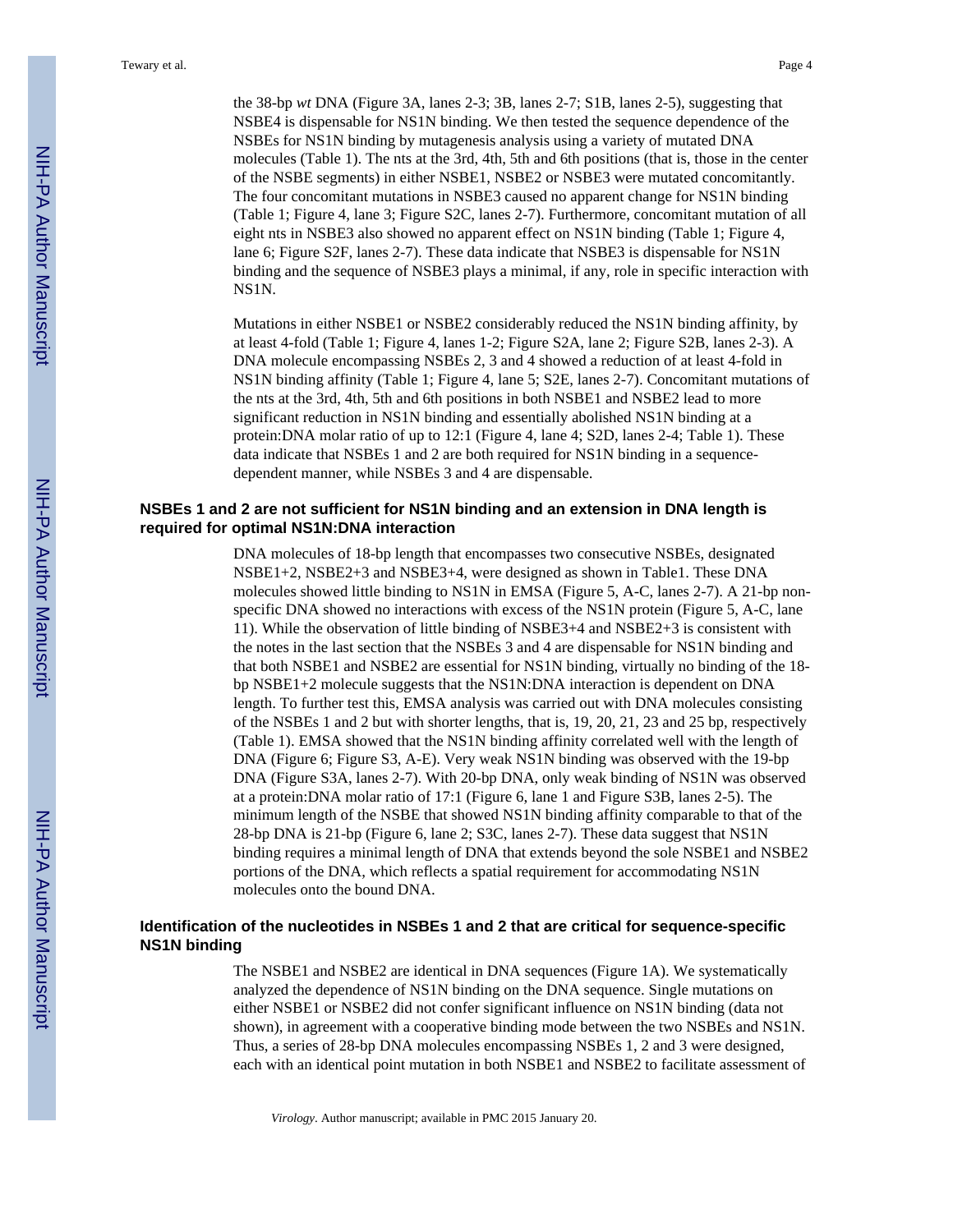the effect of mutation on NS1N binding (Table 1). Those double mutations exhibited differential effects on NS1N:DNA interaction (Figure 7, lanes 1-8; S4 A-H, lanes 2-7). Little or minimal effects on NS1N binding were observed for mutations on the 2nd, 3rd and 5th positions (Figure 7A, lanes 2, 3 and 5; S4 B, C and E, lanes 2-7; 7B). The mutations at the 1st and 4th positions showed very weak NS1N binding at a DNA:protein molar ratio of 1:6 but showed clear binding at 1:9 (Figure 7A, lane 1 and 4; S4 A and D, lane 2; 7B). Mutations at positions 6, 7 and 8 showed significantly weaker NS1N binding than mutations at other positions (Figure 7A, Lanes 6-8; S4 F-H; 7B). Among them, mutations at positions 7 and 8 appeared to have the maximal effect on NS1N binding (Figure 7A, Lanes 7-8; Figure S3 G and H; 7B). Taken together, these data suggest that the nts at positions 2, 3 and 5 in the NSBEs 1 and 2 sequence may be not involved in sequence-specific NS1N:DNA recognition, although they may participate in NS1N:DNA interaction in a non-sequence-

specific manner. The nts at positions 1 and 4 may be involved in sequence-specific NS1N:DNA recognition, and the nts at positions 6-8 are critical for sequence-specific

#### **Discussion**

NS1N:DNA recognition.

The minimal origin of DNA replication in B19V was previously identified, and four DNA fragments located therein were shown to be essential for optimal virus replication and could serve as the potential NS1-binding sites (Guan et al., 2009). However, whether and how those DNA fragments physically bind to NS1 hasn't been addressed. In this work, we have characterized *in vitro* molecular interaction of NS1N with Ori. We have demonstrated that the NS1N binds to Ori to form a nucleoprotein complex, and this binding is sequencespecific. NSBE1 and NSBE2 are both essential for NS1 binding, whereas NSBE3 and NSBE4 are dispensable. These data indicate that NSBEs 1 and 2 may be the binding sites for NS1, whereas NSBEs 3 and 4 may not directly interact with NS1. The differential roles of the NSBEs 1 to 4 in NS1N:DNA interactions observed here are in good agreement with previous results showing that NSBEs 1 to 3 were essential for virus replication and NSBE4 was not essential but was needed for maximal virus replication (Guan et al., 2009). In MVM, two copies of the ACGT motif near the NS1 binding sites were demonstrated to be the binding sites for host glucocorticoid modulating element binding proteins that were dubbed parvovirus initiation factor (PIF), and NS1 and PIF must form a ternary complex with Ori for nicking to occur (Christensen et al., 1997, 1999, 2001). Thus, it is likely that NSBEs 3 and 4 may serve as the binding sites for potential host factor(s). This is in agreement with the fact that the B19V NSBEs 1 and 2 are identical but NSBEs 3 and 4 show distinct sequences, making it unlikely for NS1 to bind to the four NSBEs in a same sequence-specific manner. Nevertheless, only the N-terminal domain of NS1 was used in the present study, and it couldn't be ruled out that other portions of the NS1 protein might interact with NSBEs 3 and/or 4. Participation of cellular factors was also observed during NS1 interaction with the p6 promoter, which involves the cellular Sp1/Sp3 transcription factors (Doerig et al., 1990; Gareus et al., 1998; Raab et al., 2002). Thus, NS1 functions appear to be highly orchestrated with cellular factors. B19V has a strict tropism for human erythroid progenitor cells, and B19V infection causes cell cycle arrest in the S phase in which cellular factors for viral DNA replication are available (Luo et al., 2013). In MVM, it was shown in a reconstituted DNA replication system that NS1 bound to single-stranded DNA binding protein RPA to form a functional replication fork (Christensen and Tattersall, 2002). It would be interesting to address if and how the potential host factors that bind to NSBEs 3 and 4 are involved in B19V host tropism and B19V-induced cell cycle arrest.

Our results provided further details regarding NS1:Ori interaction. A DNA molecule solely consisting of NSBEs 1 and 2 did not support NS1N binding, and any DNA molecules consisting of two consecutive NSBEs did not support NS1 binding either. Moreover, a 18-bp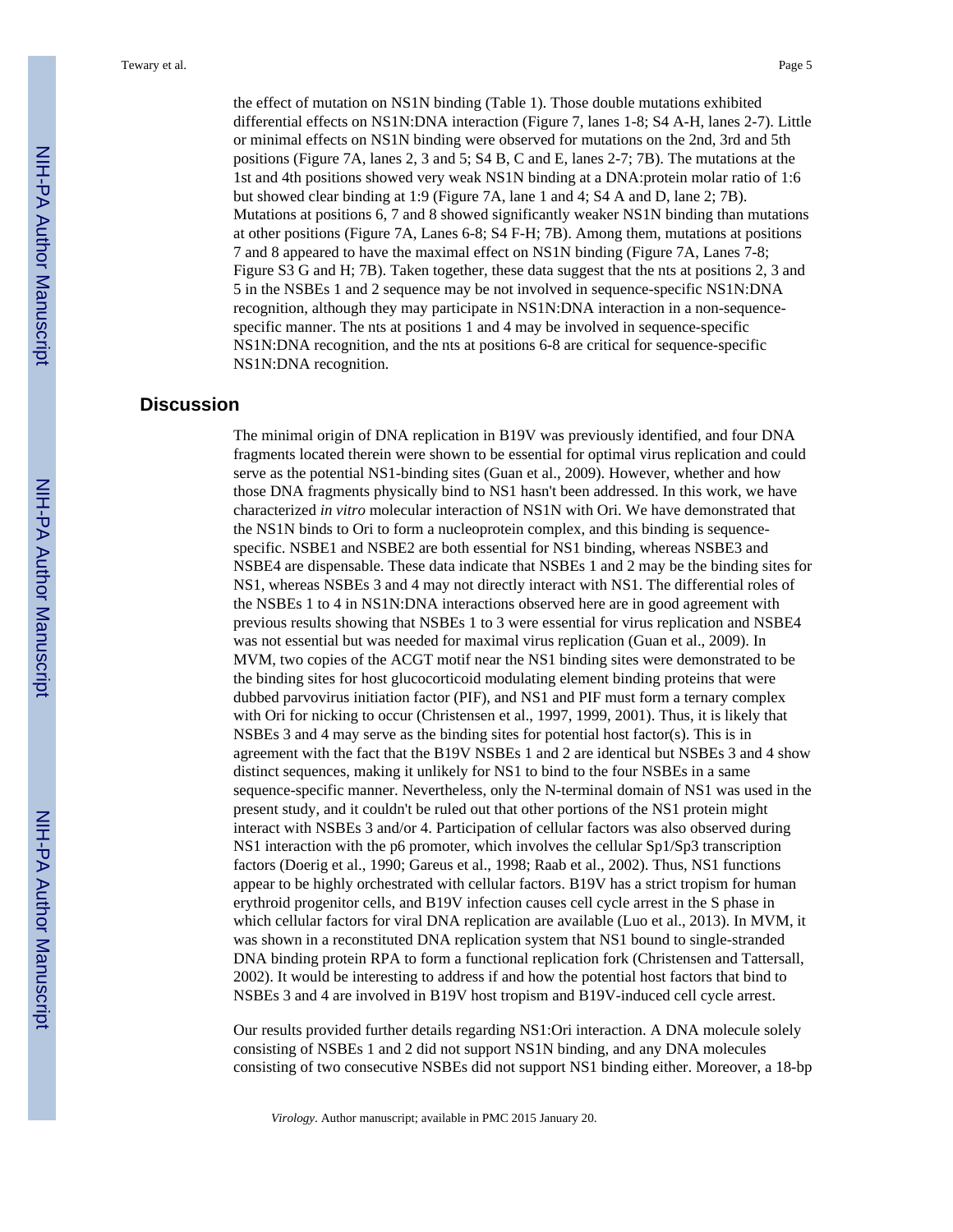DNA fragment encompassing NSBE1 and NSBE2 failed to bind to NS1N, and the minimal length of DNA allowing NS1N binding requires at least a 3-bp extension to the 3′ end of that fragment, indicating a requirement for sufficient space on DNA to accommodate bound NS1. Our mutagenesis analysis has identified nucleotides in NSBE1 and NSBE2 that are critical for NS1N binding. The nucleotides at positions 6, 7 and 8 in the NSBEs 1 and 2 sequence motif are critical for sequence-specific NS1N:DNA recognition, whereas those at positions 1 and 4 may also be involved in NS1N:DNA recognition but may be less critical, and those at positions 2, 3 and 5 may not be involved in sequence-specific NS1N:DNA recognition, although they may participate in NS1N:DNA interaction in a non-sequencespecific manner. These data suggest that the nucleotides at positions 6-8 may be involved in direct interaction with NS1N by, for example, insertion of amino acid residues of the NS1 protein into the grooves in the DNA, thus interacting with DNA bases. Such interactions can confer sequence specificity for the NS1:DNA recognition. Such protein:DNA interactions were observed in AAV Rep N-terminal nickase domain (Hickman et al., 2004). The Rep nickase domain interacts with tetra-nucleotide repeats in AAV Ori by providing a loop to one repeat and an α helix to an adjacent repeat, where long side chains of Arg and Lys residues insert into the DNA major and minor grooves respectively (Hickman et al., 2004).

The presence of two identical NSBEs (1 and 2) suggests that multiple NS1 molecules participate in binding to the Ori region. In AAV, five copies of the Rep nuclease domain bound to the Rep-binding site, consistent with the presence of five tetranucleotide repeats (Hickman et al., 2004). It was proposed that binding of multiple copies of Rep would lead to oligomerization of Rep to form a ring-like hexamer, which would then generate ssDNA around the trs region, enabling nicking and DNA strand separation (Hickman et al., 2004). In the B19V Ori, the NSBEs 1 and 2 can accommodate at least two NS1 molecules, assuming each of the two NSBEs is bound by a single copy of NS1. Interestingly, the sequence of the NSBEs 1 and 2 region in Ori (5'- GCCGCCGG tc GCCGCCGG -3' where the two-nucleotide spacer are shown in lower case; Figure 1) can be considered as five consecutive repeats of a single tetranucleotide motif GCCG, in which the first and second repeats share a nucleotide G (the same for the fourth and fifth repeats) and the third repeat possesses a degenerative sequence of GTCG. It is tempting to speculate that such a DNA structure can allow multiple copies of NS1 to bind to the DNA in a tandem and approximately helical arrangement bearing similarity to AAV Rep, which promotes subsequent assembly of a nucleoprotein complex between NS1 and Ori in which NS1 is activated for DNA nicking. Nevertheless, the detailed modes of Ori binding in B19V NS1 and AAV Rep must be different as evidenced by the different DNA sequence motifs and lack of apparent amino acid sequence identity between B19V NS1 and AAV Rep.

Taken together, these results suggest a mode of interaction between NS1 and Ori, in which NS1 physically binds to the region encompassing NSBE1 and NSBE2, while NSBE3 and NSBE4 may provide sites for binding of potential cellular factors (Figure 8). Such molecular interactions lead to assembly of multiple copies of NS1 with Ori into a specialized nucleoprotein complex, enabling nicking at the terminal resolution site and displacement of DNA strands during DNA replication. Further studies are needed to address what the exact NS1-binding motif is, how NS1 assembles with Ori, how the NS1 nickase and helicase domains are coordinated during viral DNA replication, and the identity of potential cellular factors that are involved in NS1:Ori interaction.

#### **Materials and Methods**

#### **Protein expression and purification**

The fragment encoding non-structural protein 1 (NS1N; residues 4-180) was PCR amplified from the B19V genomic DNA (Zhi et al., 2004) with forward and reverse primers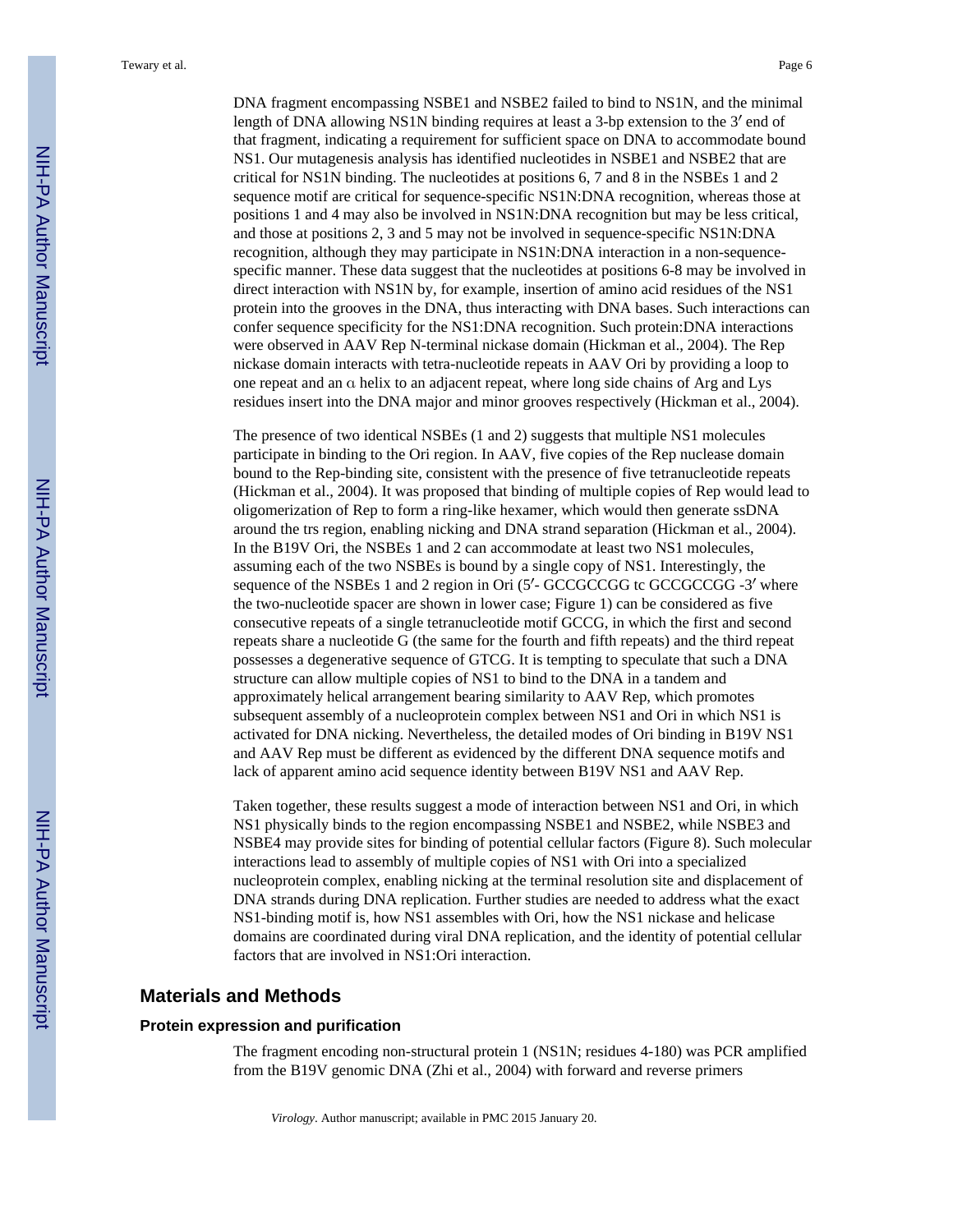containing *NdeI* and *BamHI* restriction sites respectively with a stop codon. Digested PCR product was ligated into the expression vector pDZ1, resulting in the NS1N protein carrying a N-terminal hexa-histidine tag followed by an 8-kDa GB1 tag (Streptococcal protein G B1 domain). NS1N was expressed in *E. coli* strain BL21(DE834) cells in LB media supplemented with 30 μg/ml carbenicillin. After growth at 37°C to an absorbance at 600 nm of 0.6, NS1N expression was induced with 1 mM IPTG (isopropyl-β -Dthiogalactopyranoside) and the culture was further grown at  $28^{\circ}$ C for 16 h. The overnight grown cells were collected and lysed on a French press in a lysis buffer containing 20 mM Tris-HCl pH 8.0, 500 mM NaCl and 5mM  $\beta$ -mercaptoethanol. NS1N was purified with the N-terminal hexa-histidine tag by metal-chelating chromatography using Ni-NTA beads (Qiagen). The elution from the Ni-NTA beads was further purified by gel filtration chromatography on a sephacryl S-300 26/60 column (GE Healthcare) pre-equilibrated with a gel filtration buffer containing 20 mM Tris-HCl pH 8.0, 150 mM NaCl, 1 mM EDTA and 1mM DTT. Typically, one liter of *E. coli* culture yielded about 3 mg of purified protein, which was concentrated to approximately 10 mg/ml using a Millipore concentrator (Molecular weight cut off 10 kDa). The homogeneity of the purified protein was analyzed by the analytical gel filtration column Superose 6 10/300 (GE Healthcare) (Fig. 2).

#### **Electrophoretic mobility shift assay of NS1N:DNA interaction**

The wild type (*wt*) B19V Ori DNA as well as mutated ssDNA oligos were synthesized (Integrated DNA Technologies) as described in Table 1. The synthesized DNA oligos were annealed to complementary strands in a buffer containing 20 mM Tris-HCl pH 7.0, 10 mM KCl, 3 mM MgCl<sub>2</sub> and 50 mM NaCl at  $95^{\circ}$ C for 10 min followed by rapid cooling on ice. Annealed DNA molecules were used in subsequent electrophoretic mobility shift assay (EMSA). Briefly, increasing amounts of NS1N protein were mixed with a constant amount of DNA at various DNA:protein molar ratios, followed by incubation at 25°C for 1 h. Samples were loaded onto 10% polyacrylamide Tris-borate EDTA (TBE) gels in a TBE buffer containing 45 mM Tris-HCl pH 8.30, 45 mM boric acid and 1 mM EDTA, which were run at 200 Volts for 1 h. TBE gels were stained with ethidium bromide for 10 min on a rocker before recording the images on a trans-illuminator.

#### **Supplementary Material**

Refer to Web version on PubMed Central for supplementary material.

#### **Acknowledgments**

This work was supported by the grant R01AI070723 from the National Institute of Allergy and Infectious Diseases, the National Institutes of Health to J.Q. We thank Dr. Roberto De Guzman for sharing the pDZ1 vector.

#### **References**

- Anderson LJ, Tsou C, Parker RA, Chorba TL, Wulff H, Tattersall P, Mortimer PP. Detection of antibodies and antigens of human parvovirus B19 by enzyme-linked immunosorbent assay. Journal of clinical microbiology. 1986; 24:522–526. [PubMed: 3021807]
- Astell, CR.; L, W.; Brunstein, J.; St Amannd, J. B19 Parvovirus: biochemical and molecular features. In: Anderson, LJ.; Young, N., editors. Human parvovirus B19. Karger; Basel, Switzerland: 1997. p. 16-41.
- Astell CR, Thomson M, Chow MB, Ward DC. Structure and replication of minute virus of mice DNA. Cold Spring Harbor symposia on quantitative biology. 1983; 47 Pt 2:751–762.
- Berns, K.; Parrish, CR. Parvoviridae. In: Knipe, DM.; Howley, PM.; Griffin, DE.; Lamb, RA.; Martin, MA.; Roizman, B.; Straus, SE., editors. Fields' virology. 5. Lippincott Williams & Wilkins; Philadelphia: 2007. p. 2437-2477.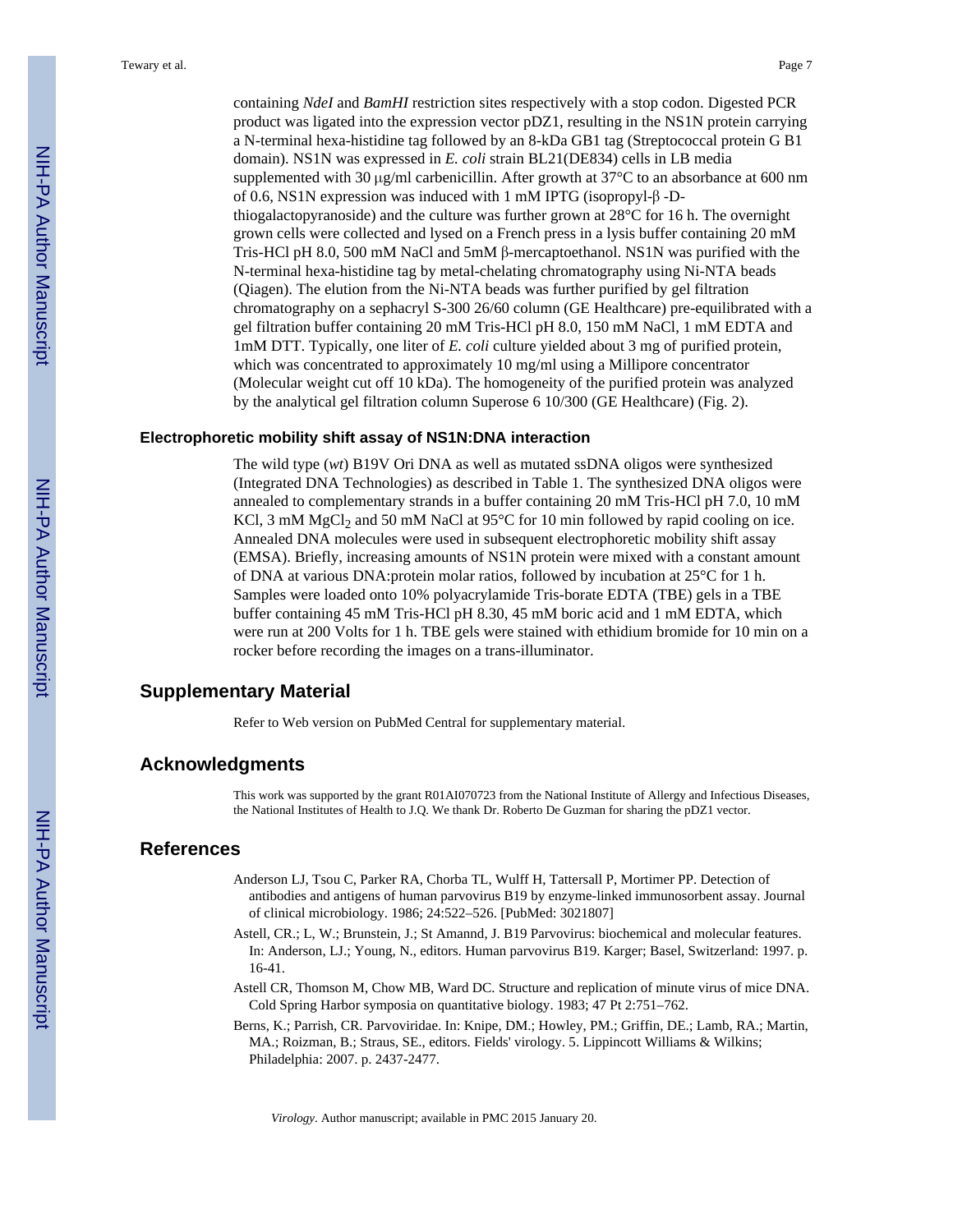- Bleker S, Pawlita M, Kleinschmidt JA. Impact of capsid conformation and Rep-capsid interactions on adeno-associated virus type 2 genome packaging. J Virol. 2006; 80:810–820. [PubMed: 16378983]
- Blundell MC, Beard C, Astell CR. In vitro identification of a B19 parvovirus promoter. Virology. 1987; 157:534–538. [PubMed: 3824909]
- Chen AY, Zhang EY, Guan W, Cheng F, Kleiboeker S, Yankee TM, Qiu J. The small 11 kDa nonstructural protein of human parvovirus B19 plays a key role in inducing apoptosis during B19 virus infection of primary erythroid progenitor cells. Blood. 2010; 115:1070–1080. [PubMed: 19861680]
- Christensen J, Cotmore SF, Tattersall P. Parvovirus initiation factor PIF: a novel human DNA-binding factor which coordinately recognizes two ACGT motifs. J Virol. 1997; 71:5733–5741. [PubMed: 9223459]
- Christensen J, Cotmore SF, Tattersall P. Two new members of the emerging KDWK family of combinatorial transcription modulators bind as a heterodimer to flexibly spaced PuCGPy half-sites. Molecular and cellular biology. 1999; 19:7741–7750. [PubMed: 10523663]
- Christensen J, Cotmore SF, Tattersall P. Minute virus of mice initiator protein NS1 and a host KDWK family transcription factor must form a precise ternary complex with origin DNA for nicking to occur. J Virol. 2001; 75:7009–7017. [PubMed: 11435581]
- Christensen J, Tattersall P. Parvovirus initiator protein NS1 and RPA coordinate replication fork progression in a reconstituted DNA replication system. J Virol. 2002; 76:6518–6531. [PubMed: 12050365]
- Cotmore, SF.; Tattersall, P. Structure and organization of the viral genome. In: Kerr, J.; Cotmore, SF.; Bloom, ME.; Linden, RM.; Parrish, CR., editors. Parvoviruses. Hodder Arnold; London, United Kingdom: 2005. p. 73-94.
- Cotmore SF, Gottlieb RL, Tattersall P. Replication initiator protein NS1 of the parvovirus minute virus of mice binds to modular divergent sites distributed throughout duplex viral DNA. Journal of virology. 2007; 81:13015–13027. [PubMed: 17898054]
- Cotmore SF, Tattersall P. Encapsidation of minute virus of mice DNA: aspects of the translocation mechanism revealed by the structure of partially packaged genomes. Virology. 2005a; 336:100– 112. [PubMed: 15866075]
- Cotmore, SF.; Tattersall, P. Structure and organization of the viral genome. In: Kerr, J.; Cotmore, SF.; Bloom, ME.; Linden, RM.; Parrish, CR., editors. Parvoviruses. Hodder Arnold; London, United Kindom: 2005b. p. 73-94.
- Deiss V, Tratschin JD, Weitz M, Siegl G. Cloning of the human parvovirus B19 genome and structural analysis of its palindromic termini. Virology. 1990; 175:247–254. [PubMed: 2408228]
- Doerig C, Hirt B, Antonietti JP, Beard P. Nonstructural protein of parvoviruses B19 and minute virus of mice controls transcription. J Virol. 1990; 64:387–396. [PubMed: 2293668]
- Fan MM, Tamburic L, Shippam-Brett C, Zagrodney DB, Astell CR. The small 11-kDa protein from B19 parvovirus binds growth factor receptor-binding protein 2 in vitro in a Src homology 3 domain/ligand-dependent manner. Virology. 2001; 291:285–291. [PubMed: 11878897]
- Fauquet, CM.; Mayo, MA.; Maniloff, J.; Desselberger, U.; Ball, LA. Virus Taxonomy, VIIIth Report of the ICTV. Elsevier/Academic Press; London: 2004. p. 277-370.
- Fu Y, Ishii KK, Munakata Y, Saitoh T, Kaku M, Sasaki T. Regulation of tumor necrosis factor alpha promoter by human parvovirus B19 NS1 through activation of AP-1 and AP-2. J Virol. 2002; 76:5395–5403. [PubMed: 11991968]
- Gareus R, Gigler A, Hemauer A, Leruez-Ville M, Morinet F, Wolf H, Modrow S. Characterization of cis-acting and NS1 protein-responsive elements in the p6 promoter of parvovirus B19. J Virol. 1998; 72:609–616. [PubMed: 9420265]
- Guan W, Wong S, Zhi N, Qiu J. The genome of human parvovirus b19 can replicate in nonpermissive cells with the help of adenovirus genes and produces infectious virus. J Virol. 2009; 83:9541– 9553. [PubMed: 19587029]
- Han Y, Wang Q, Qiu Y, Wu W, He H, Zhang J, Hu Y, Zhou X. Periplaneta fuliginosa densovirus nonstructural protein NS1 contains an endonuclease activity that is regulated by its phosphorylation. Virology. 2013; 437:1–11. [PubMed: 23290078]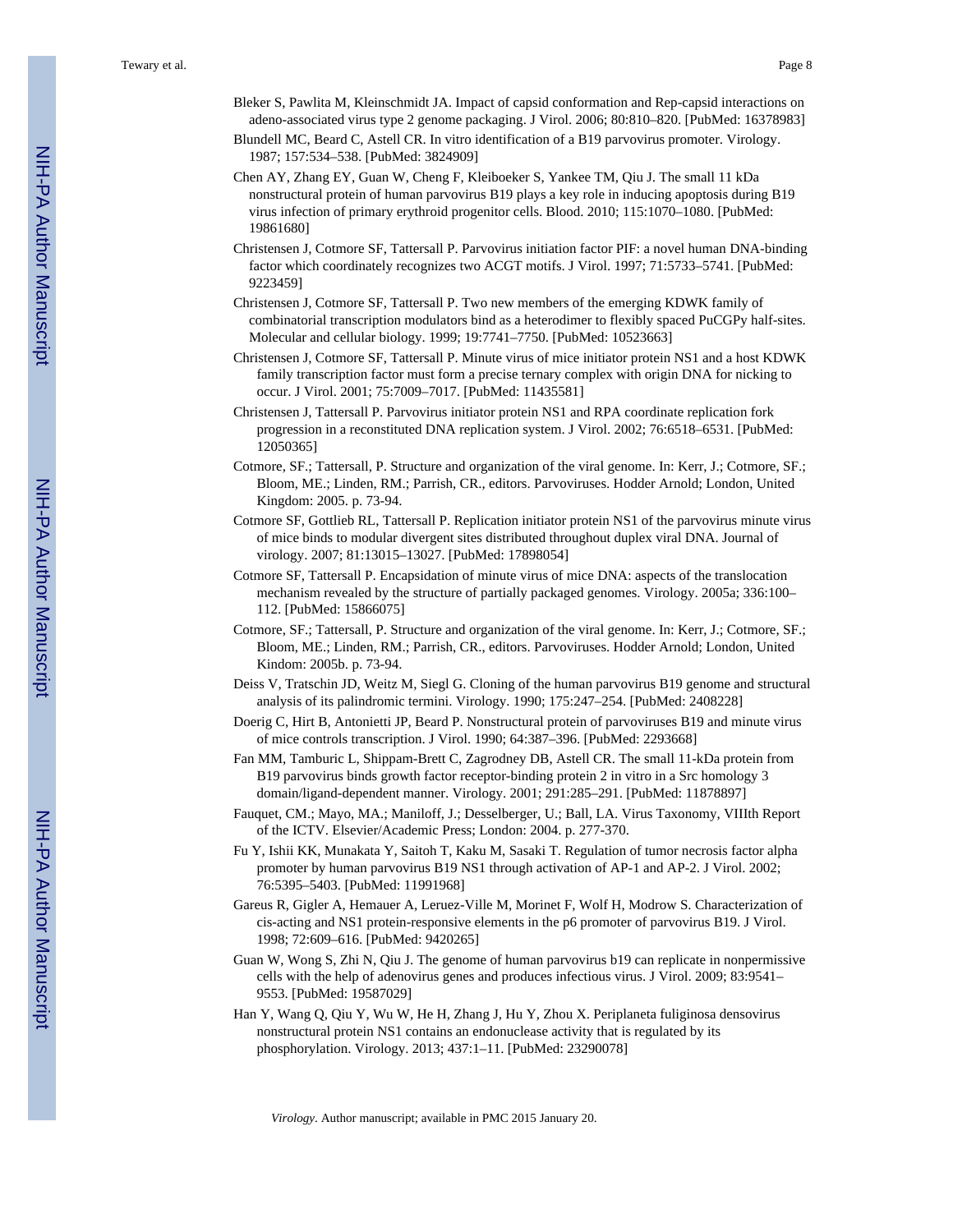- Hickman AB, Ronning DR, Perez ZN, Kotin RM, Dyda F. The nuclease domain of adeno-associated virus rep coordinates replication initiation using two distinct DNA recognition interfaces. Mol Cell. 2004; 13:403–414. [PubMed: 14967147]
- Hsu GJ, Tzang BS, Tsai CC, Chiu CC, Huang CY, Hsu TC. Effects of human parvovirus B19 on expression of defensins and Toll-like receptors. The Chinese journal of physiology. 2011; 54:367– 376. [PubMed: 22135916]
- King JA, Dubielzig R, Grimm D, Kleinschmidt JA. DNA helicase-mediated packaging of adenoassociated virus type 2 genomes into preformed capsids. EMBO J. 2001; 20:3282–3291. [PubMed: 11406604]
- Krady JK, Ward DC. Transcriptional activation by the parvoviral nonstructural protein NS-1 is mediated via a direct interaction with Sp1. Molecular and cellular biology. 1995; 15:524–533. [PubMed: 7799962]
- Li X, Rhode SL 3rd. Mutation of lysine 405 to serine in the parvovirus H-1 NS1 abolishes its functions for viral DNA replication, late promoter trans activation, and cytotoxicity. Journal of virology. 1990; 64:4654–4660. [PubMed: 2144594]
- Lou S, Luo Y, Cheng F, Huang Q, Shen W, Kleiboeker S, Tisdale JF, Liu Z, Qiu J. Human parvovirus B19 DNA replication induces a DNA damage response that is dispensable for cell cycle arrest at phase G2/M. J Virol. 2012; 86:10748–10758. [PubMed: 22837195]
- Luo Y, Kleiboeker S, Deng X, Qiu J. Human parvovirus B19 infection causes cell cycle arrest of human erythroid progenitors at late S phase that favors viral DNA replication. J Virol. 2013
- Luo Y, Lou S, Deng X, Liu Z, Li Y, Kleiboeker S, Qiu J. Parvovirus B19 infection of human primary erythroid progenitor cells triggers ATR-Chk1 signaling, which promotes B19 virus replication. J Virol. 2011; 85:8046–8055. [PubMed: 21680529]
- Moffatt S, Tanaka N, Tada K, Nose M, Nakamura M, Muraoka O, Hirano T, Sugamura K. A cytotoxic nonstructural protein, NS1, of human parvovirus B19 induces activation of interleukin-6 gene expression. Journal of virology. 1996; 70:8485–8491. [PubMed: 8970971]
- Moffatt S, Yaegashi N, Tada K, Tanaka N, Sugamura K. Human parvovirus B19 nonstructural (NS1) protein induces apoptosis in erythroid lineage cells. J Virol. 1998; 72:3018–3028. [PubMed: 9525624]
- Morita E, Nakashima A, Asao H, Sato H, Sugamura K. Human parvovirus B19 nonstructural protein (NS1) induces cell cycle arrest at G(1) phase. J Virol. 2003; 77:2915–2921. [PubMed: 12584315]
- Nakashima A, Morita E, Saito S, Sugamura K. Human Parvovirus B19 nonstructural protein transactivates the p21/WAF1 through Sp1. Virology. 2004; 329:493–504. [PubMed: 15518826]
- Ozawa K, Ayub J, Hao YS, Kurtzman G, Shimada T, Young N. Novel transcription map for the B19 (human) pathogenic parvovirus. J Virol. 1987; 61:2395–2406. [PubMed: 3599180]
- Ozawa K, Kurtzman G, Young N. Replication of the B19 parvovirus in human bone marrow cell cultures. Science. 1986; 233:883–886. [PubMed: 3738514]
- Plevka P, Hafenstein S, Li L, D'Abrgamo A Jr, Cotmore SF, Rossmann MG, Tattersall P. Structure of a packaging-defective mutant of minute virus of mice indicates that the genome is packaged via a pore at a 5-fold axis. J Virol. 2011; 85:4822–4827. [PubMed: 21367911]
- Raab U, Beckenlehner K, Lowin T, Niller HH, Doyle S, Modrow S. NS1 protein of parvovirus B19 interacts directly with DNA sequences of the p6 promoter and with the cellular transcription factors Sp1/Sp3. Virology. 2002; 293:86–93. [PubMed: 11853402]
- Siegl G, Bates RC, Berns KI, Carter BJ, Kelly DC, Kurstak E, Tattersall P. Characteristics and taxonomy of Parvoviridae. Intervirology. 1985; 23:61–73. [PubMed: 3980186]
- Sun Y, Chen AY, Cheng F, Guan W, Johnson FB, Qiu J. Molecular characterization of infectious clones of the minute virus of canines reveals unique features of bocaviruses. J Virol. 2009; 83:3956–3967. [PubMed: 19211770]
- Wan Z, Zhi N, Wong S, Keyvanfar K, Liu D, Raghavachari N, Munson PJ, Su S, Malide D, Kajigaya S, Young NS. Human parvovirus B19 causes cell cycle arrest of human erythroid progenitors via deregulation of the E2F family of transcription factors. The Journal of clinical investigation. 2010; 120:3530–3544. [PubMed: 20890043]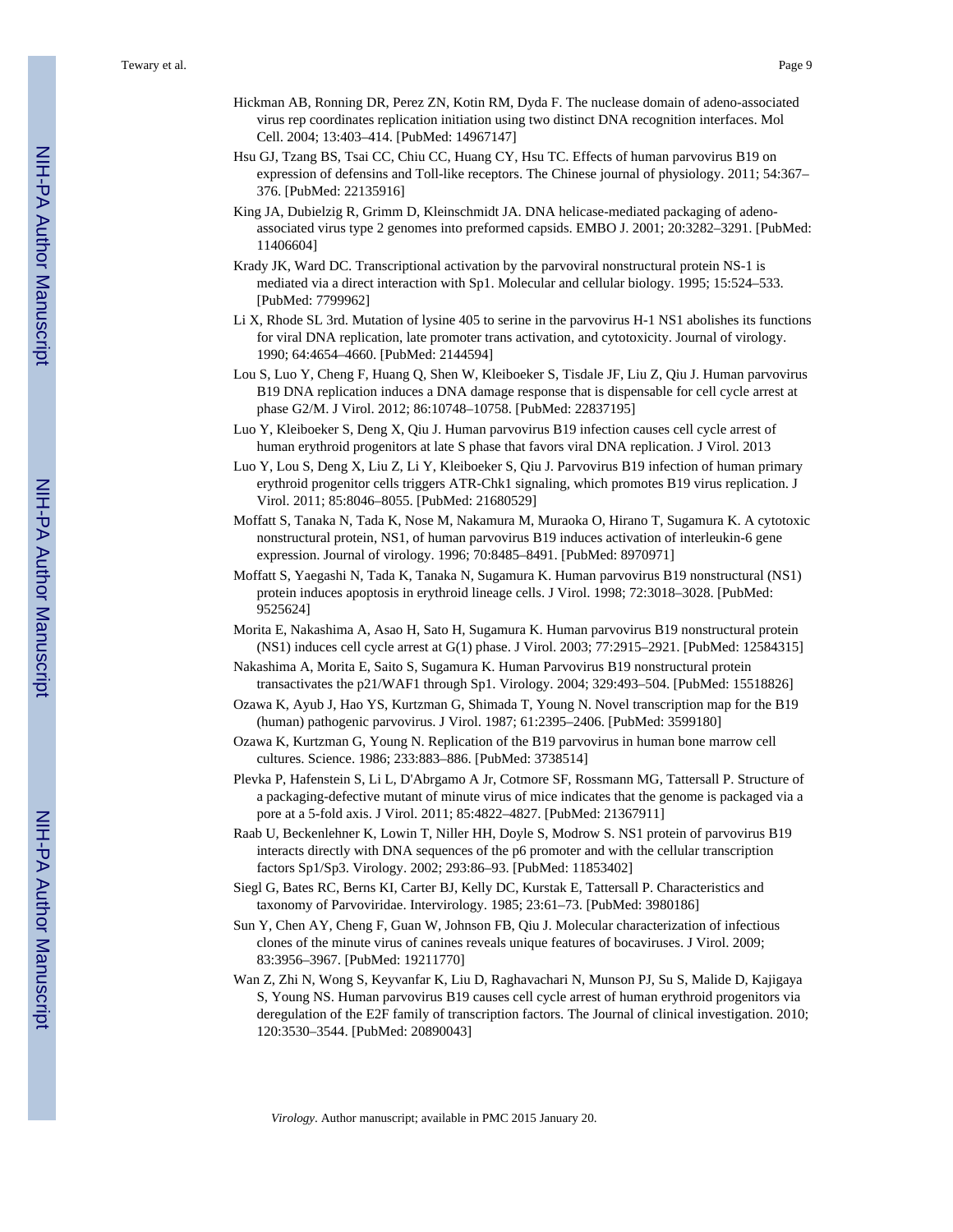- Ward, P. Replication of adeno-associated virus DNA. In: Kerr, J.; Cotmore, SF.; Bloom, ME.; Linden, ME.; Parrish, CR., editors. Parvoviruses. Hodder Arnold; London, United Kingdom: 2005. p. 189-211.
- Yaegashi N, Shiraishi H, Takeshita T, Nakamura M, Yajima A, Sugamura K. Propagation of human parvovirus B19 in primary culture of erythroid lineage cells derived from fetal liver. Journal of virology. 1989; 63:2422–2426. [PubMed: 2657097]
- Young NS, Brown KE. Parvovirus B19. N Engl J Med. 2004; 350:586–597. [PubMed: 14762186]
- Zhi N, Mills IP, Lu J, Wong S, Filippone C, Brown KE. Molecular and functional analyses of a human parvovirus B19 infectious clone demonstrates essential roles for NS1, VP1, and the 11-kilodalton protein in virus replication and infectivity. J Virol. 2006; 80:5941–5950. [PubMed: 16731932]
- Zhi N, Zadori Z, Brown KE, Tijssen P. Construction and sequencing of an infectious clone of the human parvovirus B19. Virology. 2004; 318:142–152. [PubMed: 14972543]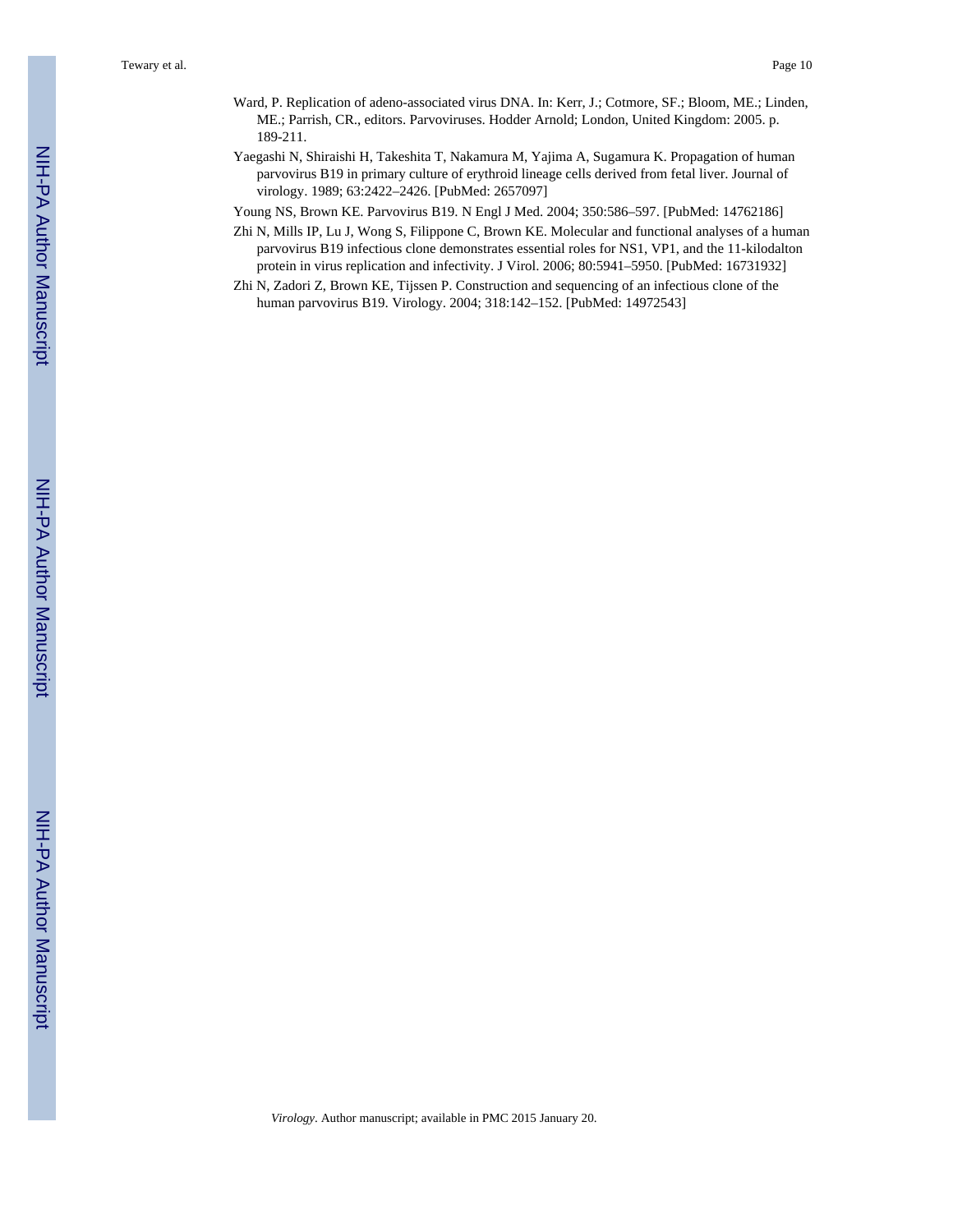#### **Research Highlights**

- **1.** The NS1 protein of human parvovirus B19 plays critical roles in viral replication.
- **2.** The NS1 N-terminal domain specifically binds to the origin of replication.
- **3.** NSBE1 and 2 are essential while NSBE3 and 4 are dispensable for NS1 binding.
- **4.** NSBE3 and 4 may provide binding sites for potential cellular factors.

NIH-PA Author Manuscript

NIH-PA Author Manuscript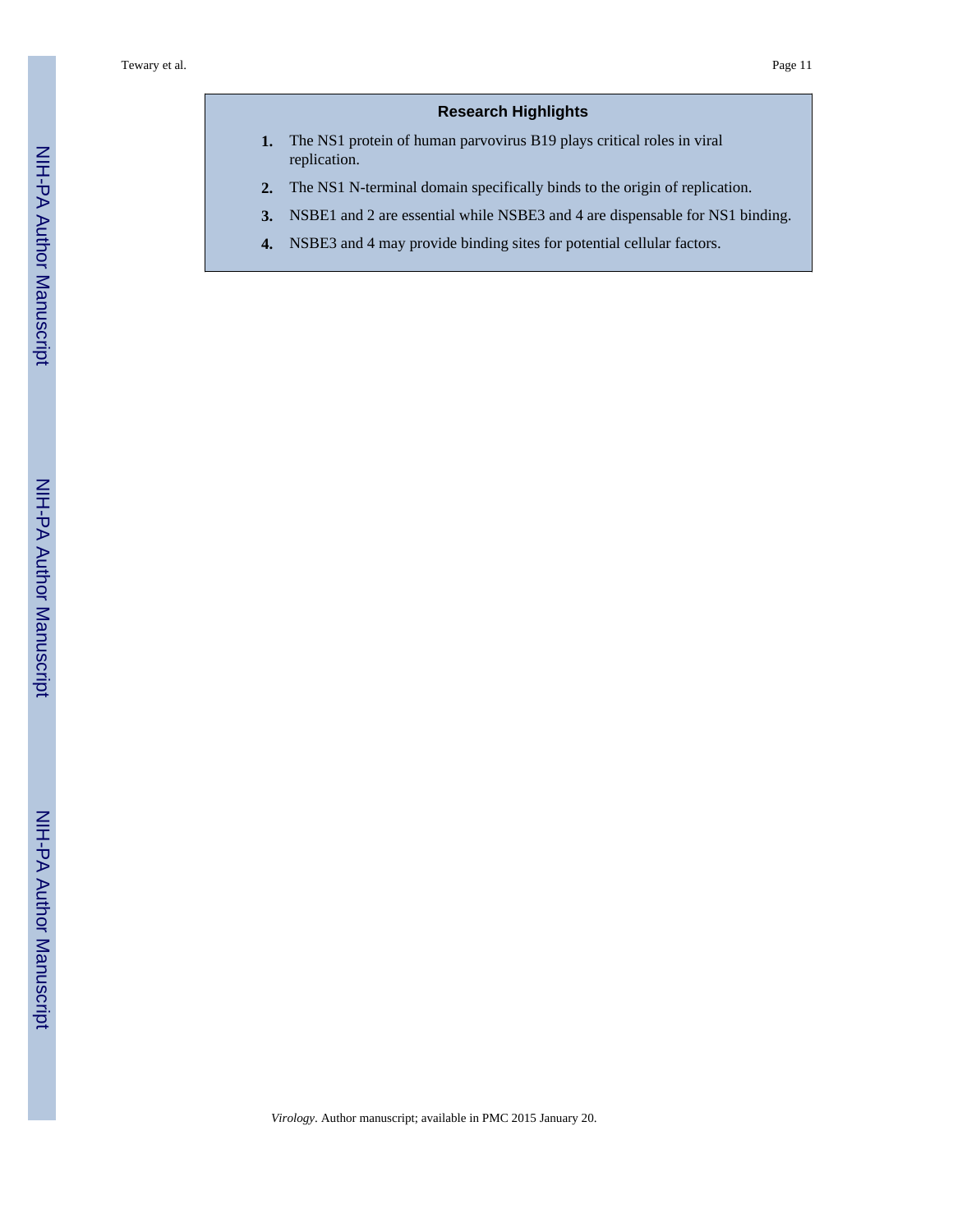

#### **Figure 1.**

The 67-bp B19V Ori. The four DNA elements (NSBE; shown in blue, red, green and brown respectively) that were predicted to be NS1-binding sites are indicated. The terminal resolution site (trs) is also shown. The nucleotide 5232 in the B19V genome is labeled. There are two identical GC-rich repeats called NSBE1 and NSBE2 and one degenerative element NSBE3, which are essential for virus replication. The fourth element, NSBE4, is required to support maximal virus replication.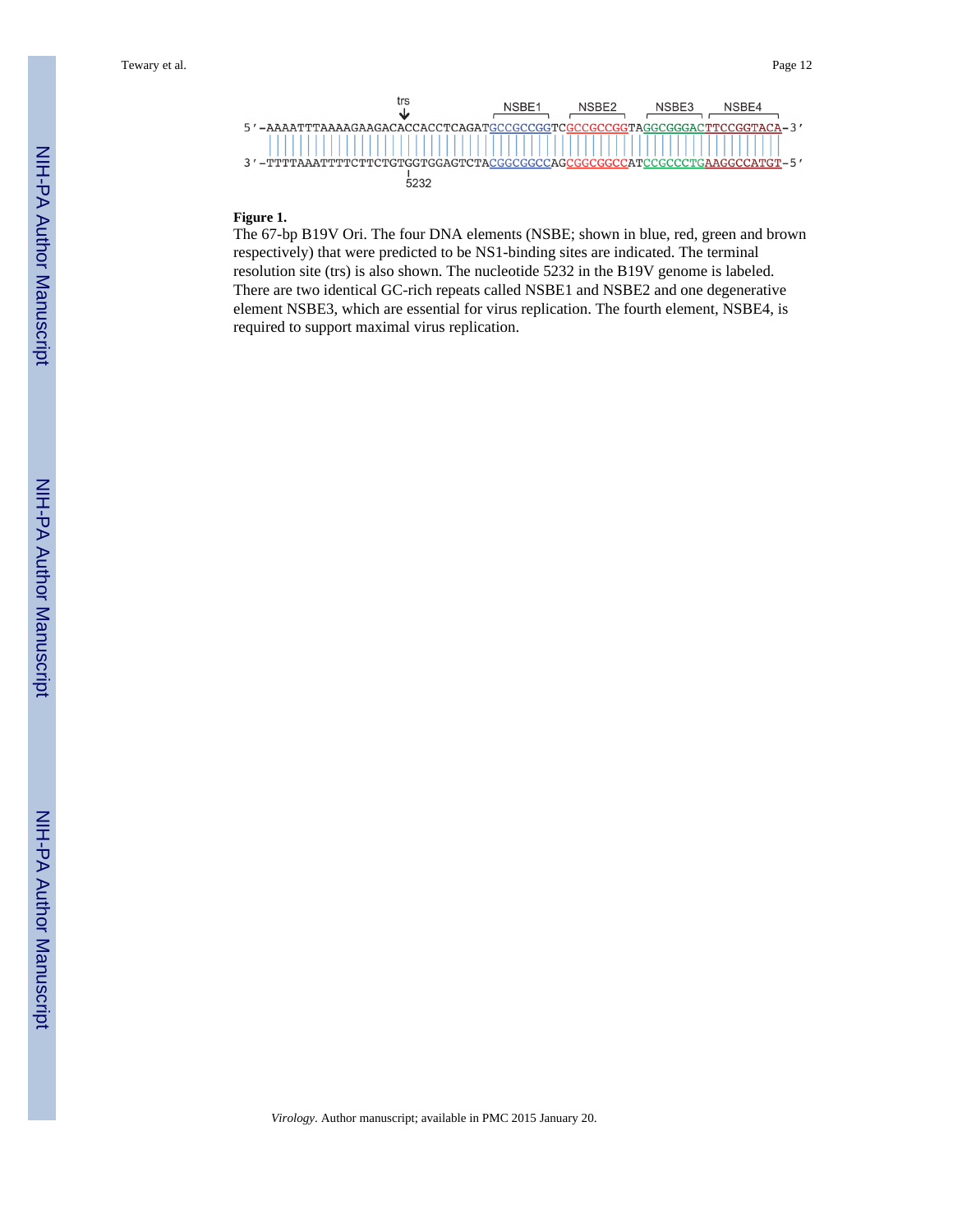Tewary et al. Page 13





#### **Figure 2.**

Analytical gel filtration chromatography of purified B19V NS1N showing a peak at an elution volume of 18.6 ml that corresponds to a molecular weight of ∼28 kDa. Positions of the molecular weight standards at 66 and 13 kDa, bovine serum albumin and cytochrome-C respectively, are indicated. Inset, SDS polyacrylamide gel electrophoresis of the purified NS1N (arrow in the right lane) and unstained protein molecular weight marker (Thermo Scientific™) (left lane).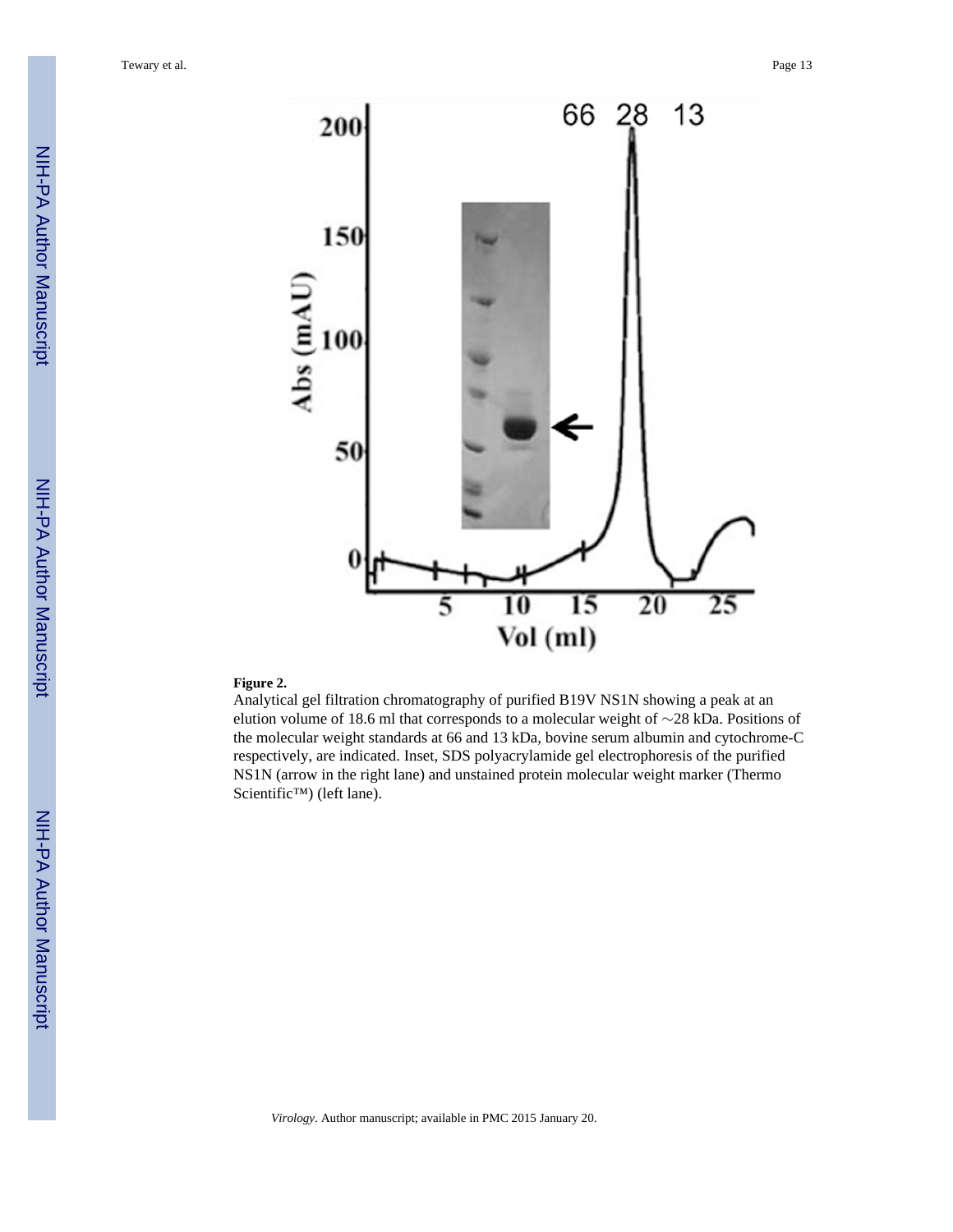

#### **Figure 3.**

B19V NS1N specifically binds to Ori. (A) Lanes 1-3, NS1N incubated with the 67-bp Ori, the 38-bp NSBE1+2+3+4 *wt* and the 28-bp NSBE1+2+3 *wt*, respectively (for nomenclature of DNA molecules, refer to Table 1). Lanes 4-6, the 67-bp, 38-bp and 28-bp DNA alone, respectively. Lane 7, NS1N incubated with 21-bp non-specific DNA. Smears in Lanes 1-3 representing dynamic and/or non-specific DNA:protein interactions are indicated by asterisks. (B) Lanes 1-7, NS1N binding with the 28-bp NSBE1+2+3 *wt* at various DNA:protein molar ratios as indicated above the gel. Lane 8 and 9, the 28-bp NSBE1+2+3 *wt* DNA and its upper strand alone, respectively. Lane 10, NS1N binding with the 38-bp NSBE1+2+3+4 *wt* as a comparison. Lane 11, NS1N incubated with the 21-bp non-specific DNA. The potential nucleoprotein complex is indicated with arrow. Lane M, DNA marker (New England Biolabs).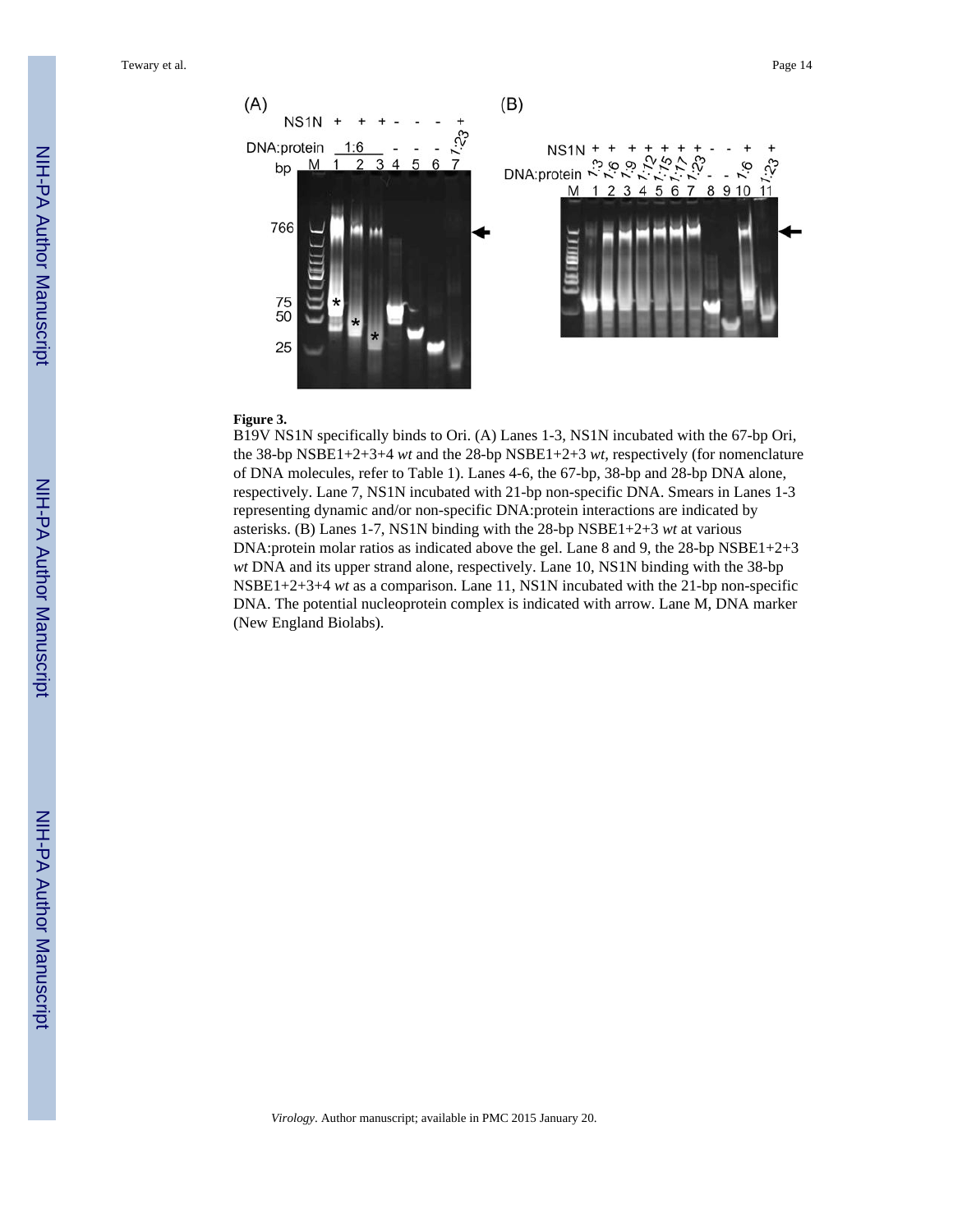

#### **Figure 4.**

NS1N binding to DNA with mutations in NSBEs. Lanes 1-6, NS1N incubated with the 28 bp NSBE1-3456, NSBE2-3456, NSBE3-3456, NSBE1+2-3456, NSBE2+3+4 and NSBE3-1to8, DNA, respectively. Lane 7, the 28-bp NSBE1+2+3 *wt* DNA alone. Lane 8, NS1N incubated with the 28-bp NSBE1+2+3 *wt* DNA. The DNA:protein molar ratios are shown. The potential nucleoprotein complexes are indicated with arrow. Lane M, DNA marker. See Table 1 for nomenclature of DNA molecules.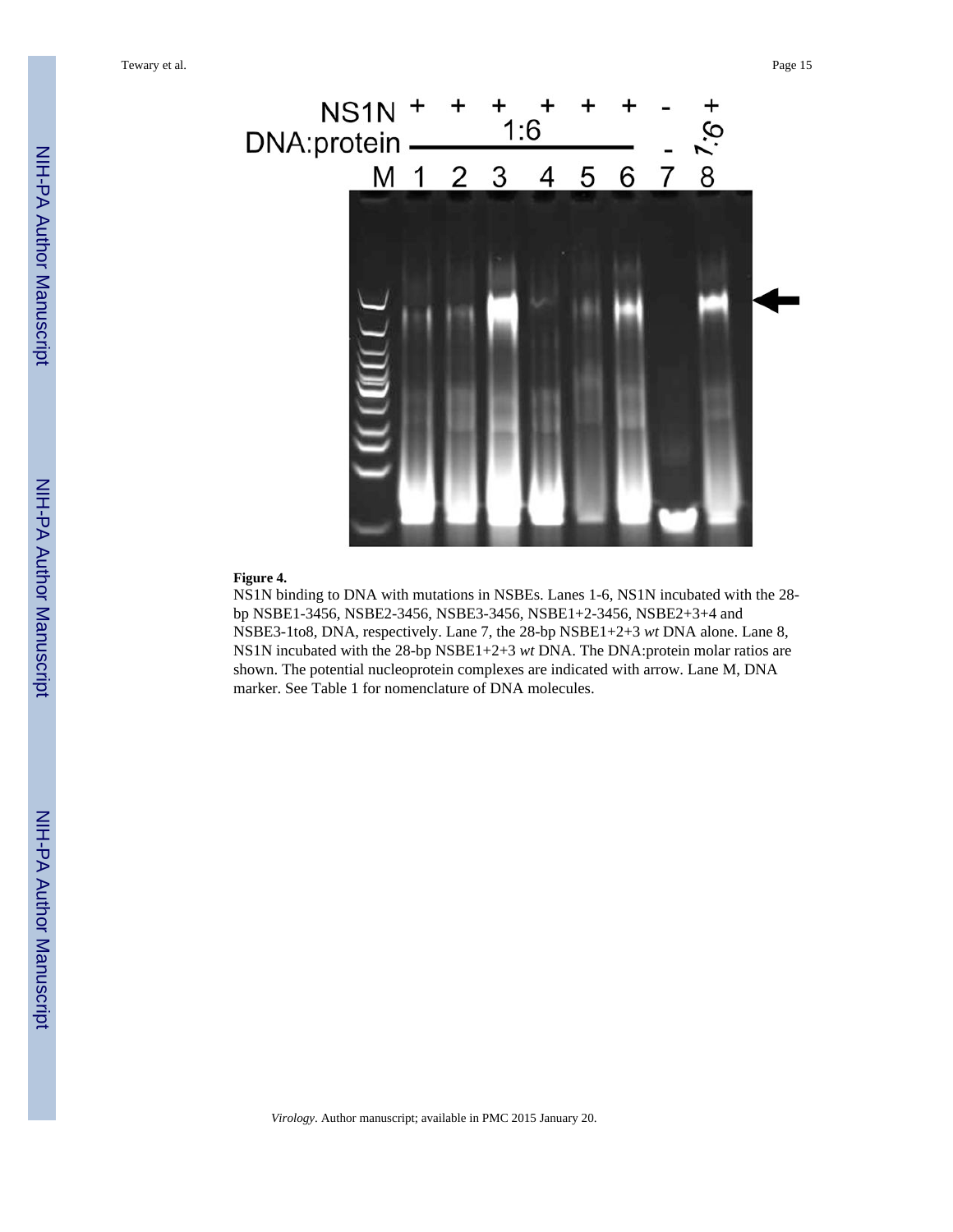Tewary et al. Page 16



#### **Figure 5.**

EMSA of NS1N with 18-bp DNA molecules encompassing two NSBEs. (A) Lanes 1-7, NS1N incubated with NSBE1+2 in various DNA:protein molar ratios. Lane 8 and 9, the 18 bp NSBE1+2 DNA and its upper strand alone, respectively. Lane 10, NS1N incubated with the 28-bp NSBE1+2+3 *wt* DNA. Lane 11, NS1N incubated with 21-bp non-specific DNA. (B) and (C), are same as (A) except that the 18-bp NSBE2+3 and NSBE3+4 were used in lanes 1-7 respectively. The DNA:protein molar ratios are indicated. The potential nucleoprotein complexes in lane 10 in all panels are indicated with an arrow. Lane M, DNA marker.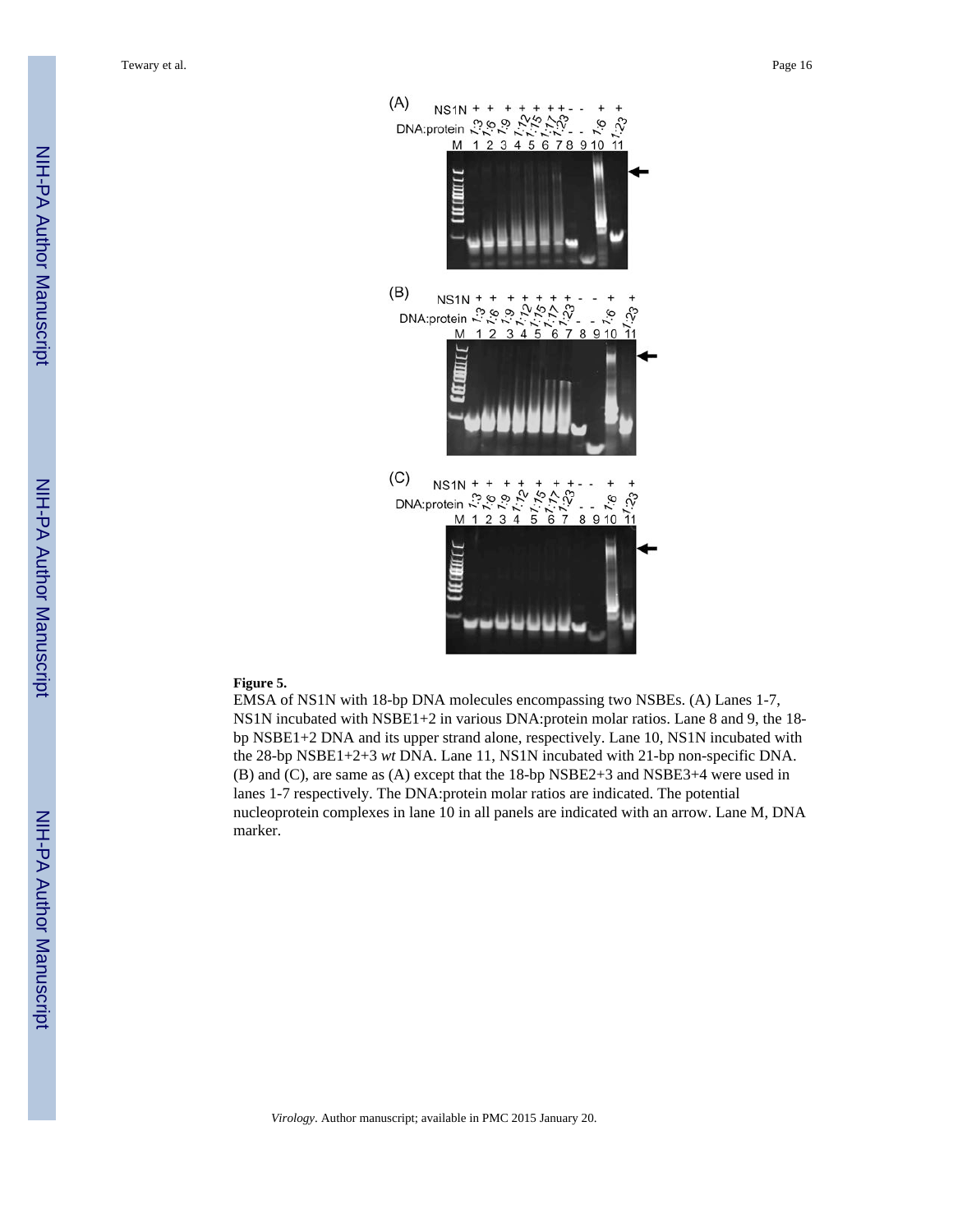#### **Figure 6.**

Length dependence of DNA binding by NS1N. Lanes 1-4, NS1N incubated with 20-, 21-, 23- and 25-bp DNA (NSBE/20, NSBE/21, NSBE/23 and NSBE/25 in Table 1), respectively. Lanes 5-8, the 20-, 21-, 23- and 25-bp DNA alone, respectively. Lane 9, the 28-bp NSBE1+2+3 *wt* DNA. Lane 10, NS1N incubated with the 28-bp NSBE1+2+3 *wt* DNA. The nucleoprotein complexes are indicated with an arrow. The DNA:protein molar ratios are indicated. The numbers of base pairs for DNA molecules are labeled on the top. Lane M, DNA marker.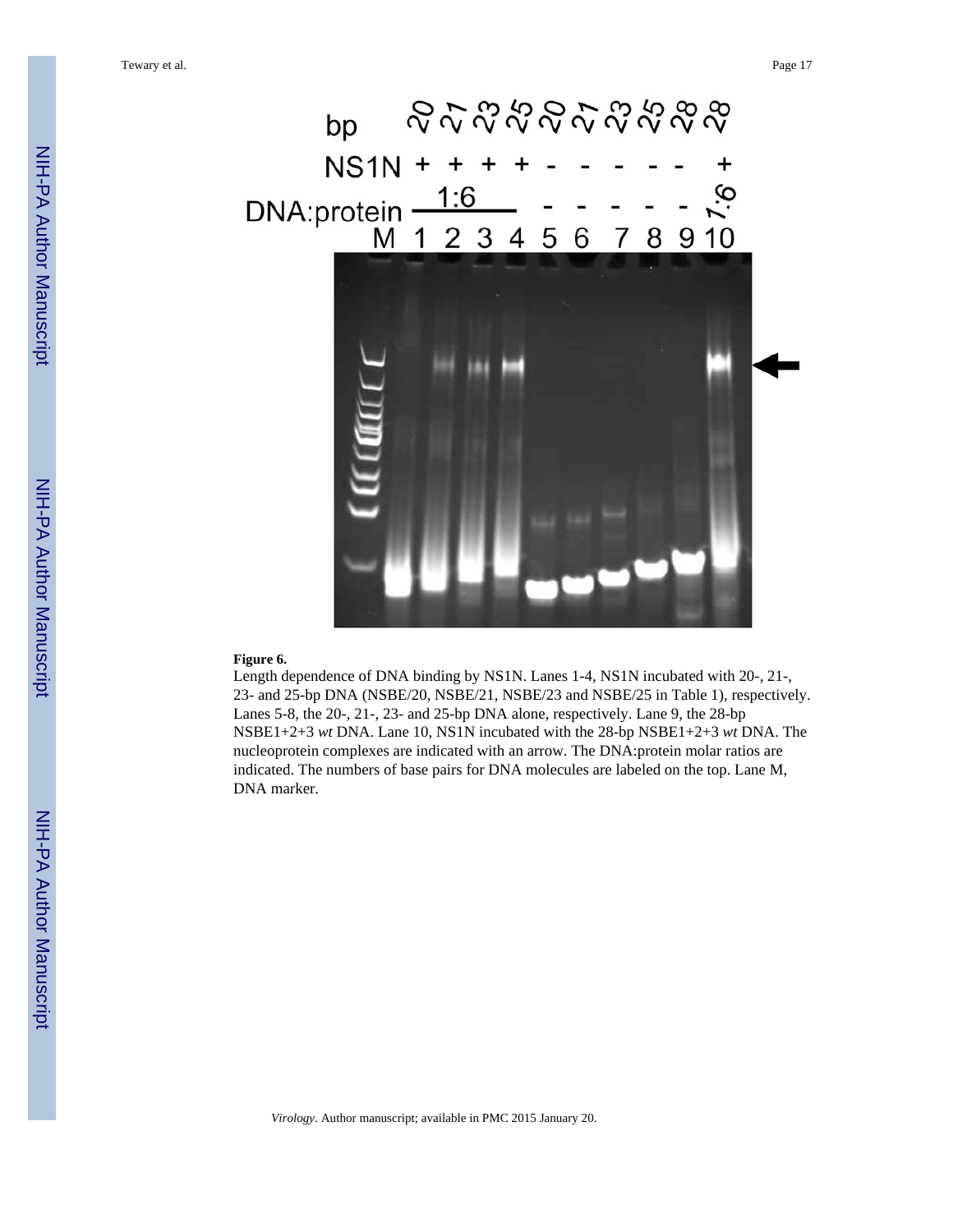

#### **Figure 7.**

Identification of nucleotides in NSBEs 1 and 2 critical for NS1N binding. (A) Lanes 1-8, NS1N incubated with the 28-bp NSBE1+2-1AA, NSBE-1+2-2TT, NSBE1+2-3TT, NSBE1+2-4AA, NSBE1+2-5TT, NSBE1+2-6TT, NSBE1+2-7AA and NSBE1+2-8AA DNA, respectively (for nomenclature of DNA molecules, refer to Table 1). Lane 9, the 28 bp NSBE1+2+3 *wt* DNA alone. Lane 10, NS1N incubated with the 28-bp NSBE1+2+3 *wt* DNA. The potential nucleoprotein complexes are indicated with an arrow. Lane M, DNA marker. (B) A plot showing effects of point mutations in NSBEs on NS1N binding, which combines EMSA results for the eight DNA molecules in (A) (see Table 1 for actual sequences of DNA molecules used in the assay). The vertical axis is semi-quantified binding strength based on EMSA results. The horizontal axis shows the nucleotide sequence of the region of NSBEs 1 to 3 (upper row in black) as well as the nucleotides they were mutated to (bottom row in red). The effect of mutation in NSBE3 was based on a single EMSA result using the 28-bp NSBE3-1to8 DNA, in which all the eight nucleotides were mutated (Table 1; Figure 4, lane 6).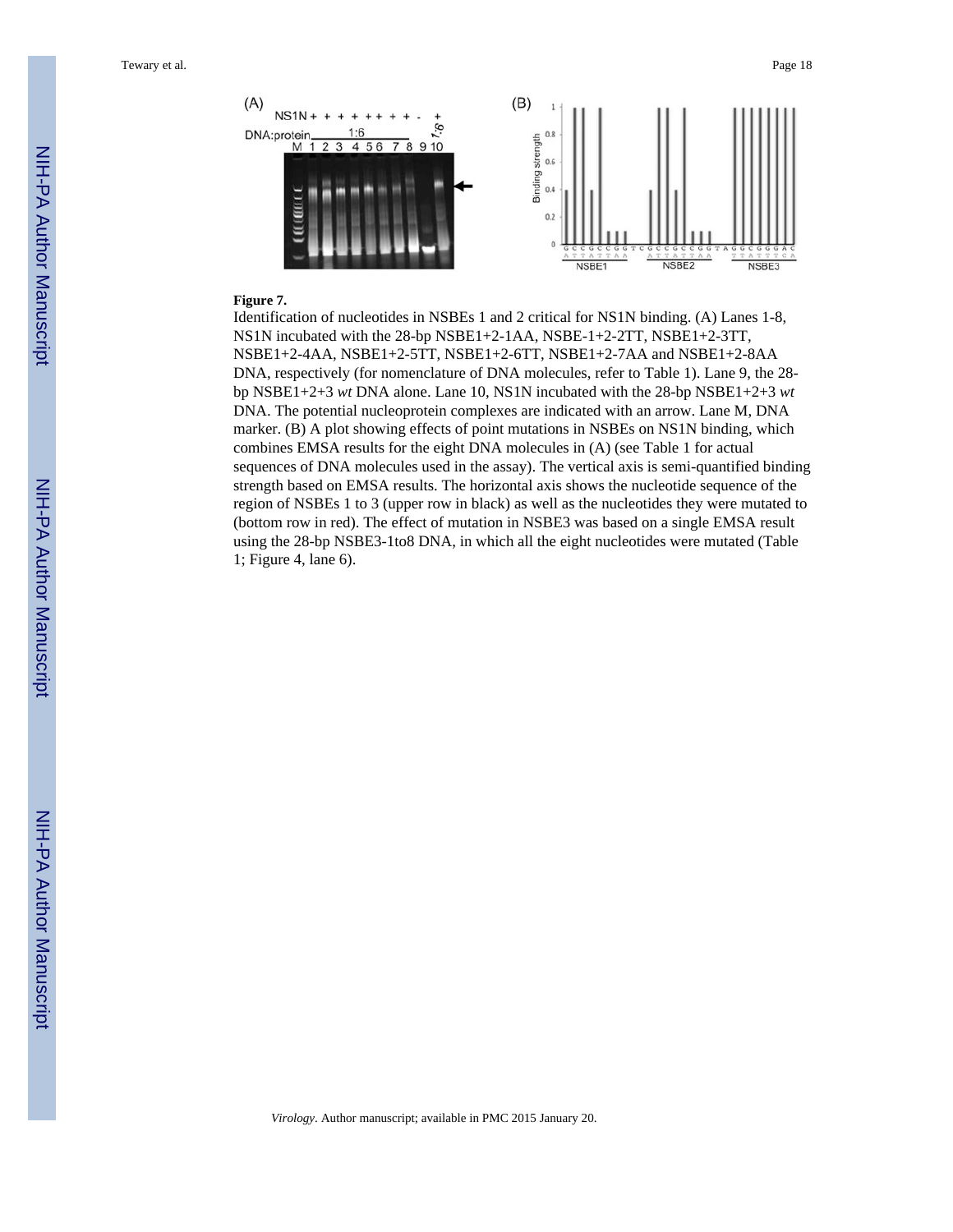Tewary et al. Page 19



#### **Figure 8.**

A model for the binding of NS1 to the B19V Ori. The NSBE1 and NSBE2 are the binding sites for NS1 (ovals). It is likely that multiple NS1 molecules participate in the binding, but only two NS1 molecules are shown schematically. NSBE3 and MSBE4 may provide the binding sites for potential host factors (rectangle). See text for details.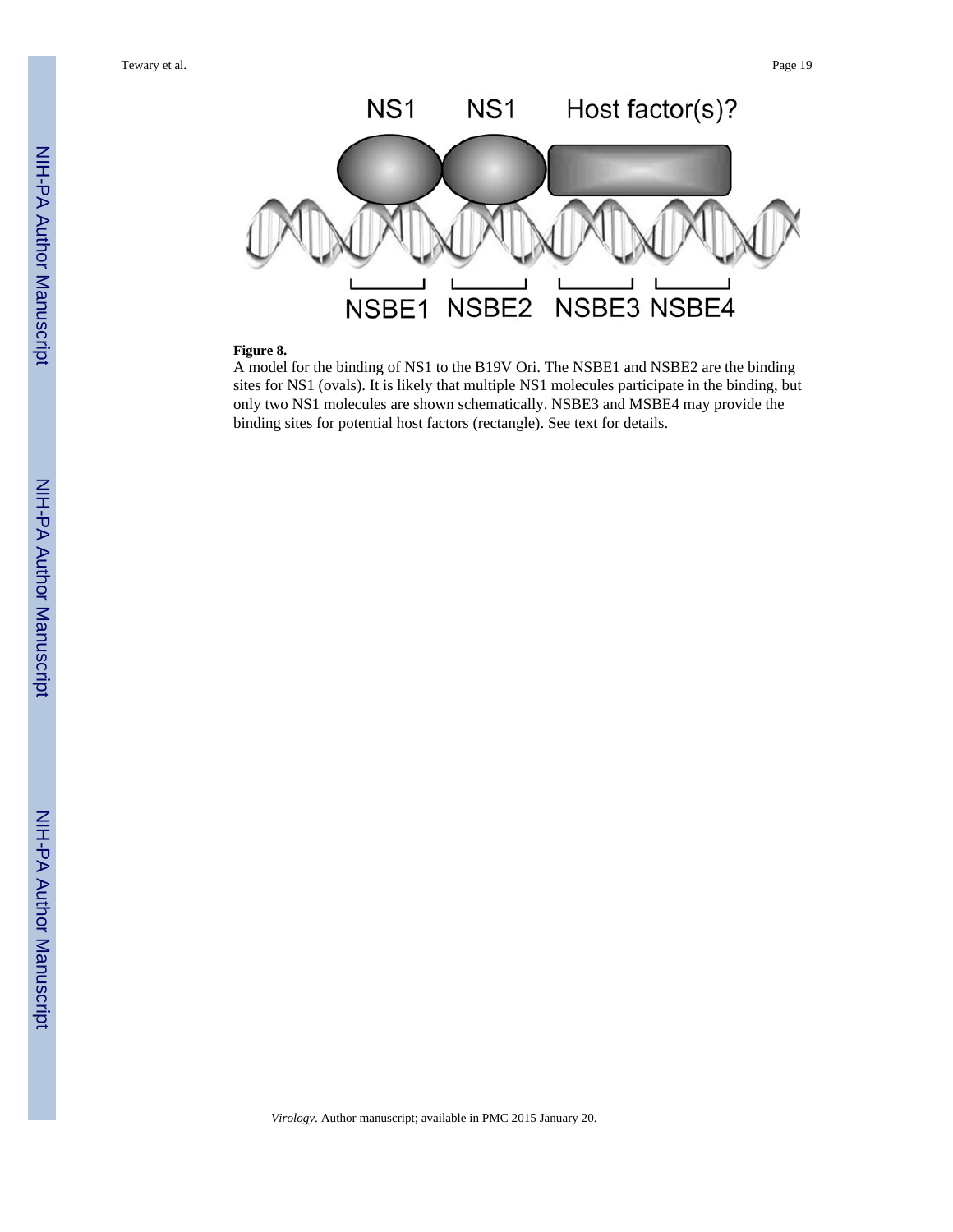# **Table 1**

| 5'-AAAATTTAAAAGAAGACAAAATCAGATGCCGGGTCGCCGGTAGGGGACTTCCGGTACA-3'<br>5'- TGCCGCCGGTCGCCGGCGGTAGGCGGGACTTCCGGTACA-3<br>- AGCTATTGGTCGCCGCCGGTAGGCGGAC-3'<br>5'-AGCCGCCGGTAGGCGGGACTTTCCGGTACA-3<br>5-TGCCGCCGGTCGCCGCCGGTAGGCGGAC-3'<br>- AGCCGCCGGTCGCCGCCGGTATTATTTCA-3'<br>5'-AACCGCCGGTCACCGCCGGTAGGCGGAC-3'<br>5-AGCCGCCGGTCGCCGCGGTAGGTAAAAC-3<br>5'-AGCTATTGGTCGCTATTGGTAGGCGGGAC-3'<br>5'-AGCCACGGGTCGCCACCGGTAGGCGGAC-3'<br>'-AGCCGTCGGTCGCCGTCGGTAGGCGGAC-3'<br>5'-AGCCGCIIGGTCGCCGCIIGGTAGGCGGGAC-3'<br>5'-AGCCGCCAGTCGCCGCCAGTAGGCGGAC-3'<br>5'-AGTCGCCGGTCGTCGCCGGTAGGCGGAC-3'<br>5'-AGCTGCCGGTCGCTGCCGGTAGGCGGAC-3'<br>5'-AGCCGCCGATCGCCGCCGATAGGCGGAC-3'<br>5'-AGCCGCCGGTCGCTATTGGTAGGCGGGAC-3<br>5'-AGCCGCCGGTCGCCGCCGGTAGGCGG-3'<br>5'-AGCCGCCGGTCGCCGCCGGTAGGC-3'<br>5'-AGCCGCCGGTCGCCGCCGGTAG-3'<br>-AGCCGCCGGTCGCCGCCGGTA-3'<br>5'-TGCCGCCGGTAGGCGGGAC-3'<br>5'-AGCCGCCGGTCGCCGCCGGT-3<br>5'-AGGGGGACTTCCGGTACA-3<br>5'-TGCCGCCGGTCGCCGCCGG-3<br>$\mathbf{r}$<br>৸<br>5<br>5<br>28<br>28<br>28<br>28<br>38<br>28<br>28<br>$^{28}$<br>28<br>28<br>$\overline{18}$<br>$\overline{18}$<br>$\overline{18}$<br>$\overline{1}$<br>$\Omega$<br>23<br>25<br>28<br>28<br>28<br>28<br>28<br>28<br>67<br>$\overline{c}$<br>NSBE1+2+3+4 wt<br>NSBE1+2-3456<br>NSBE1+2+3 wt<br>NSBE1+2-1AA<br><b>NSBE1+2-4AA</b><br>NSBE1+2-7AA<br><b>NSBE1+2-8AA</b><br>NSBE1+2-6TT<br>NSBE1+2-2TT<br>NSBE1+2-3TT<br>NSBE1+2-5TT<br>NSBE1-3456<br>NSBE2-3456<br>NSBE3-3456<br>NSBE3-1to8<br>NSBE2+3+4<br>$NSBE1+2$<br>NSBE2+3<br>$NSBE3+4$<br>NSBE/25<br>NSBE/19<br>NSBE/20<br>NSBE/23<br>NSBE/21<br>Ä | <b>DNA</b> | Length/bp | ${\bf Sequence}^*$ | Binding affinity***                        |
|----------------------------------------------------------------------------------------------------------------------------------------------------------------------------------------------------------------------------------------------------------------------------------------------------------------------------------------------------------------------------------------------------------------------------------------------------------------------------------------------------------------------------------------------------------------------------------------------------------------------------------------------------------------------------------------------------------------------------------------------------------------------------------------------------------------------------------------------------------------------------------------------------------------------------------------------------------------------------------------------------------------------------------------------------------------------------------------------------------------------------------------------------------------------------------------------------------------------------------------------------------------------------------------------------------------------------------------------------------------------------------------------------------------------------------------------------------------------------------------------------------------------------------------------------------------------------------------------|------------|-----------|--------------------|--------------------------------------------|
|                                                                                                                                                                                                                                                                                                                                                                                                                                                                                                                                                                                                                                                                                                                                                                                                                                                                                                                                                                                                                                                                                                                                                                                                                                                                                                                                                                                                                                                                                                                                                                                              |            |           |                    | $\begin{array}{c} + \\ + \\ + \end{array}$ |
|                                                                                                                                                                                                                                                                                                                                                                                                                                                                                                                                                                                                                                                                                                                                                                                                                                                                                                                                                                                                                                                                                                                                                                                                                                                                                                                                                                                                                                                                                                                                                                                              |            |           |                    | $\begin{array}{c} + \\ + \\ + \end{array}$ |
|                                                                                                                                                                                                                                                                                                                                                                                                                                                                                                                                                                                                                                                                                                                                                                                                                                                                                                                                                                                                                                                                                                                                                                                                                                                                                                                                                                                                                                                                                                                                                                                              |            |           |                    | $\overset{+}{+}$                           |
|                                                                                                                                                                                                                                                                                                                                                                                                                                                                                                                                                                                                                                                                                                                                                                                                                                                                                                                                                                                                                                                                                                                                                                                                                                                                                                                                                                                                                                                                                                                                                                                              |            |           |                    | $^{+}$                                     |
|                                                                                                                                                                                                                                                                                                                                                                                                                                                                                                                                                                                                                                                                                                                                                                                                                                                                                                                                                                                                                                                                                                                                                                                                                                                                                                                                                                                                                                                                                                                                                                                              |            |           |                    |                                            |
|                                                                                                                                                                                                                                                                                                                                                                                                                                                                                                                                                                                                                                                                                                                                                                                                                                                                                                                                                                                                                                                                                                                                                                                                                                                                                                                                                                                                                                                                                                                                                                                              |            |           |                    | $^{+}$                                     |
|                                                                                                                                                                                                                                                                                                                                                                                                                                                                                                                                                                                                                                                                                                                                                                                                                                                                                                                                                                                                                                                                                                                                                                                                                                                                                                                                                                                                                                                                                                                                                                                              |            |           |                    | $\begin{array}{c} + \\ + \\ + \end{array}$ |
|                                                                                                                                                                                                                                                                                                                                                                                                                                                                                                                                                                                                                                                                                                                                                                                                                                                                                                                                                                                                                                                                                                                                                                                                                                                                                                                                                                                                                                                                                                                                                                                              |            |           |                    |                                            |
|                                                                                                                                                                                                                                                                                                                                                                                                                                                                                                                                                                                                                                                                                                                                                                                                                                                                                                                                                                                                                                                                                                                                                                                                                                                                                                                                                                                                                                                                                                                                                                                              |            |           |                    | $\ddagger$                                 |
|                                                                                                                                                                                                                                                                                                                                                                                                                                                                                                                                                                                                                                                                                                                                                                                                                                                                                                                                                                                                                                                                                                                                                                                                                                                                                                                                                                                                                                                                                                                                                                                              |            |           |                    | $\mathbf{r}$                               |
|                                                                                                                                                                                                                                                                                                                                                                                                                                                                                                                                                                                                                                                                                                                                                                                                                                                                                                                                                                                                                                                                                                                                                                                                                                                                                                                                                                                                                                                                                                                                                                                              |            |           |                    | $\mathbf I$                                |
|                                                                                                                                                                                                                                                                                                                                                                                                                                                                                                                                                                                                                                                                                                                                                                                                                                                                                                                                                                                                                                                                                                                                                                                                                                                                                                                                                                                                                                                                                                                                                                                              |            |           |                    |                                            |
|                                                                                                                                                                                                                                                                                                                                                                                                                                                                                                                                                                                                                                                                                                                                                                                                                                                                                                                                                                                                                                                                                                                                                                                                                                                                                                                                                                                                                                                                                                                                                                                              |            |           |                    | $\mathbf I$                                |
|                                                                                                                                                                                                                                                                                                                                                                                                                                                                                                                                                                                                                                                                                                                                                                                                                                                                                                                                                                                                                                                                                                                                                                                                                                                                                                                                                                                                                                                                                                                                                                                              |            |           |                    | $\blacksquare$                             |
|                                                                                                                                                                                                                                                                                                                                                                                                                                                                                                                                                                                                                                                                                                                                                                                                                                                                                                                                                                                                                                                                                                                                                                                                                                                                                                                                                                                                                                                                                                                                                                                              |            |           |                    | $\ddagger$                                 |
|                                                                                                                                                                                                                                                                                                                                                                                                                                                                                                                                                                                                                                                                                                                                                                                                                                                                                                                                                                                                                                                                                                                                                                                                                                                                                                                                                                                                                                                                                                                                                                                              |            |           |                    | $\ddagger$                                 |
|                                                                                                                                                                                                                                                                                                                                                                                                                                                                                                                                                                                                                                                                                                                                                                                                                                                                                                                                                                                                                                                                                                                                                                                                                                                                                                                                                                                                                                                                                                                                                                                              |            |           |                    | $\begin{array}{c} + \\ + \\ + \end{array}$ |
|                                                                                                                                                                                                                                                                                                                                                                                                                                                                                                                                                                                                                                                                                                                                                                                                                                                                                                                                                                                                                                                                                                                                                                                                                                                                                                                                                                                                                                                                                                                                                                                              |            |           |                    | $\ddagger$                                 |
|                                                                                                                                                                                                                                                                                                                                                                                                                                                                                                                                                                                                                                                                                                                                                                                                                                                                                                                                                                                                                                                                                                                                                                                                                                                                                                                                                                                                                                                                                                                                                                                              |            |           |                    | $\begin{array}{c} + \\ + \\ + \end{array}$ |
|                                                                                                                                                                                                                                                                                                                                                                                                                                                                                                                                                                                                                                                                                                                                                                                                                                                                                                                                                                                                                                                                                                                                                                                                                                                                                                                                                                                                                                                                                                                                                                                              |            |           |                    | $\begin{array}{c} + \\ + \\ + \end{array}$ |
|                                                                                                                                                                                                                                                                                                                                                                                                                                                                                                                                                                                                                                                                                                                                                                                                                                                                                                                                                                                                                                                                                                                                                                                                                                                                                                                                                                                                                                                                                                                                                                                              |            |           |                    | $\ddagger$                                 |
|                                                                                                                                                                                                                                                                                                                                                                                                                                                                                                                                                                                                                                                                                                                                                                                                                                                                                                                                                                                                                                                                                                                                                                                                                                                                                                                                                                                                                                                                                                                                                                                              |            |           |                    | $\begin{array}{c} + \\ + \\ + \end{array}$ |
|                                                                                                                                                                                                                                                                                                                                                                                                                                                                                                                                                                                                                                                                                                                                                                                                                                                                                                                                                                                                                                                                                                                                                                                                                                                                                                                                                                                                                                                                                                                                                                                              |            |           |                    | $^{+}$                                     |
|                                                                                                                                                                                                                                                                                                                                                                                                                                                                                                                                                                                                                                                                                                                                                                                                                                                                                                                                                                                                                                                                                                                                                                                                                                                                                                                                                                                                                                                                                                                                                                                              |            |           |                    | $^{+}$                                     |
|                                                                                                                                                                                                                                                                                                                                                                                                                                                                                                                                                                                                                                                                                                                                                                                                                                                                                                                                                                                                                                                                                                                                                                                                                                                                                                                                                                                                                                                                                                                                                                                              |            |           |                    | $^{+}$                                     |

*\** Double-stranded DNA molecules were used in EMSA, but only plus strands of those DNA molecules are listed here. All dsDNA molecules except for the Ori contain a single 5′ overhang on both strands. The bold underlined letters indicate positions of mutation. *wt*, wild type DNA.